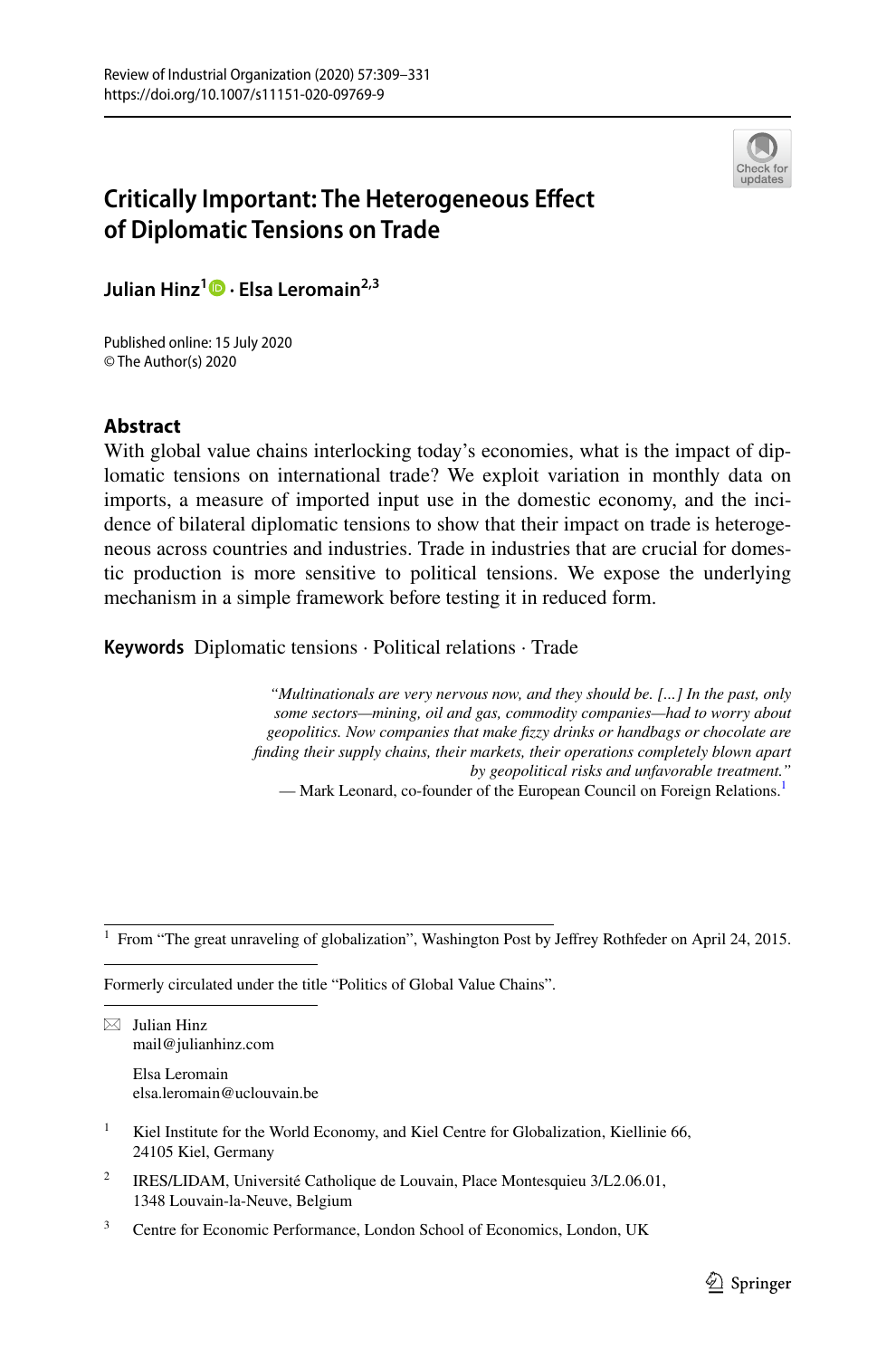## **1 Introduction**

Recent years have seen a resurgence of political tensions between countries. While occasions when states threaten the use of military force are rare, diplomatic tensions are frequent. Flare-ups of disagreement or personal hostility between the leaders of two countries increases uncertainty of the future of bilateral political relations. At the same time, the proliferation of international supply chains has made the domestic production of goods increasingly dependent on inputs from foreign sources. By expanding their sourcing portfolio to foreign suppliers, frms and by extension entire economies are more prone to the trade efects of adverse bilateral political shocks.

The political fall-out of the poisoning of Sergei and Yulia Skripal is a case in point. In early March 2018 the former Russian spy and his daughter were poisoned with a military-grade nerve agent of a type developed by Russia.<sup>[2](#page-1-0)</sup> The British Prime Minister made a statement in parliament, seeking an explanation from Russia.<sup>[3](#page-1-1)</sup> By March 14, the UK had expelled 23 Russian diplomats who were identifed as undeclared intelligence officers and had suspended all planned high-level contact. On March 17, Russia summoned the United Kingdom's ambassador to Russia; 33 members of the diplomatic staff in Moscow were declared persona non grata, and were expelled from Russia within a week. The UK then closed its consulate in St. Petersburg, and the British Council office in Moscow.<sup>4</sup>

Interestingly, as Fig. [1](#page-2-0) shows, the incident may also have had a noticeable and peculiar impact on bilateral trade between the two countries. Figure [1a](#page-2-0) contrasts the UK's (smoothed) imports from Russia against the imports by other European countries from Russia. The former shows a marked drop in total imports precisely around the time of the incident. Other European countries did not register such a decline. However, the impact on UK imports appears to have been heterogeneous across different types of goods, as depicted by Fig. [1b](#page-2-0). Intermediate goods—those that are intended for use in the production of other goods in the UK—such as metals and mineral products, appear to have taken a much more severe hit than did fnal products, such as foodstufs or machinery.

The aim of this paper is to investigate the impact of bilateral diplomatic relations on trade; we focus on why some sectors may be more sensitive than are others. We show in a stylized theoretical framework why certain industries may be more prone to disruption as a result of diplomatic tensions than are others, and we test the main hypothesis empirically.

The model assumes a two-sector and many-countries world, where a "diplomatic shock" may afect the sourcing decision of a representative frm for imported inputs.

<span id="page-1-0"></span><sup>2</sup> See e.g. [https://www.theguardian.com/uk-news/2018/mar/07/russian-spy-police-appeal-for-witnesses](https://www.theguardian.com/uk-news/2018/mar/07/russian-spy-police-appeal-for-witnesses-as-cobra-meeting-takes-place)[as-cobra-meeting-takes-place](https://www.theguardian.com/uk-news/2018/mar/07/russian-spy-police-appeal-for-witnesses-as-cobra-meeting-takes-place).

<span id="page-1-1"></span><sup>&</sup>lt;sup>3</sup> See [https://www.theguardian.com/uk-news/2018/mar/12/russia-highly-likely-to-be-behind-poisoning](https://www.theguardian.com/uk-news/2018/mar/12/russia-highly-likely-to-be-behind-poisoning-of-spy-says-theresa-may)[of-spy-says-theresa-may](https://www.theguardian.com/uk-news/2018/mar/12/russia-highly-likely-to-be-behind-poisoning-of-spy-says-theresa-may).

<span id="page-1-2"></span><sup>&</sup>lt;sup>4</sup> Over the course of 2018 the number of diplomats who were expelled from either side—in addition to those from a number of UK-allied countries—rose to an astonishing 342 ([https://www.aljazeera.com/](https://www.aljazeera.com/indepth/interactive/2018/04/skripal-case-diplomatic-expulsions-numbers-180402121217839.html) [indepth/interactive/2018/04/skripal-case-diplomatic-expulsions-numbers-180402121217839.html](https://www.aljazeera.com/indepth/interactive/2018/04/skripal-case-diplomatic-expulsions-numbers-180402121217839.html). This underlines the severity of this particular diplomatic incident.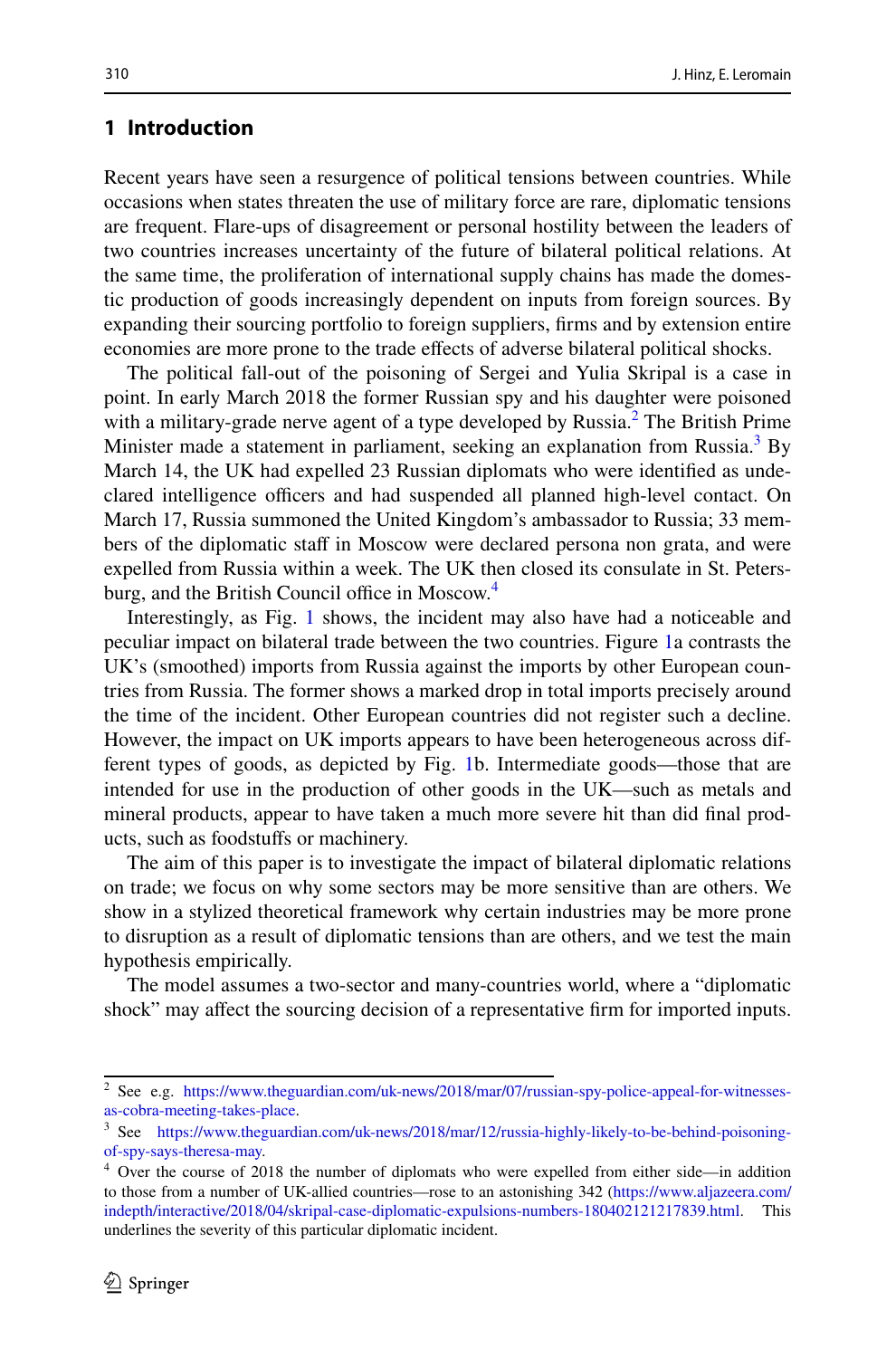

**(a)** Russian exports to UK and EU **(b)** Russian export to UK by select HS sections

<span id="page-2-0"></span>**Fig. 1** Impact of diplomatic tensions on UK–Russia trade

The model shows that this efect may be *heterogeneous* across sectors, even when the shock is *homogeneous*. The key determinant of the heterogeneity is the degree to which the imported input is used directly and indirectly in the production process, and whether viable alternative sourcing countries exist. The model thus captures an important feature of today's global economy: Goods that are produced in one country are often used as an input in another country. Disruptions to trade—whether through an increase in tarifs or political tensions—thus do not only afect consumers directly, but also afect production of down-stream products.

We test the proposed mechanism in reduced form: We frst construct a measure of the intensity of imported input use that follows from the model; we characterise how important certain imports are for certain countries. We then exploit variation in monthly data on imports and the incidence of bilateral diplomatic events. We use a novel dataset that records diplomatic events that are found in press releases that were collected from the websites of the foreign ministries of fve politically and economically important countries: the United Kingdom, Germany, France, Japan, and Russia.

We contribute to the literature that studies the efect of diplomatic relations on trade. Measuring diplomatic relations and their evolution over time is challenging. Some authors have used direct measures of an increase in political ties, such as the presence of embassies (Rose  $2007$ ) or official visits of heads of state (Nitsch [2007](#page-21-1)). Others measure changes in political relations more indirectly: They use specifc events such as the Dalai Lama's visits to foreign countries (Fuchs and Klann [2013;](#page-21-2) Lin et al. [2019\)](#page-21-3) or boycott campaigns (Heilmann [2016\)](#page-21-4); voting similarities between countries at the UN General Assembly (Mityakov et al. [2013](#page-21-5)); or asylum policies (Cucu and Panon [2020](#page-21-6)). We add to previous studies by emphasizing the country-industry-specifc heterogeneity of the impact, due to global value chains' shaping countries' dependence in imported inputs. We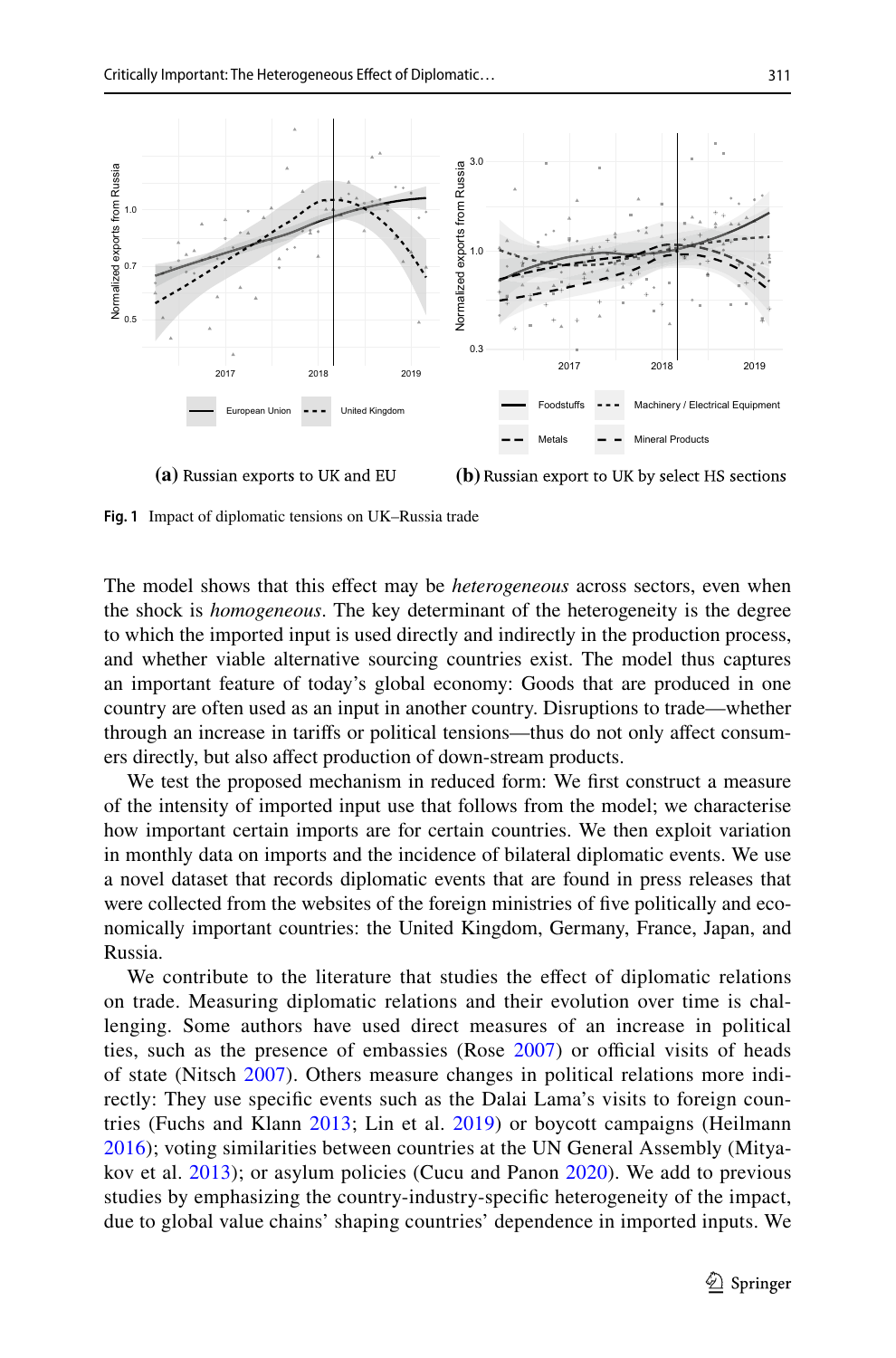furthermore propose a novel measure that clearly identifes the beginning of diplomatic tensions with an official recorded action taken by a government.

The literature provides strong evidence that political relations afect trade. However, the underlying mechanism depends on the context: Heilmann [\(2016](#page-21-4)) shows that the efect on trade is driven mainly by changes in the attitudes of con-sumers; while in Fuchs and Klann [\(2013\)](#page-21-2) the aggregate effect is driven by industries for which negotiations are carried out during the course of high-ranking governmental trade negotiations.

Most similar to our paper is the work by Michaels and Zhi ([2010](#page-21-7)), who study the impact of the French opposition to the Iraq war in 2003 on bilateral fows between the US and France. They fnd evidence that French exports to the US dropped signifcantly—especially for intermediate inputs. Their fnding is consistent with a change in managers' attitudes towards France. Acknowledging the importance of intermediate inputs, we show in a simple framework that trade in inputs that are used intensively directly and indirectly by the importing economy are more prone to disruption by diplomatic tensions than is trade in other products.

Our paper also addresses the growing strand of the literature that stresses the role of uncertainty and changing expectations in shaping economic outcomes. One prominent example is the United Kingdom's vote to leave the European Union, which afected important economic outcomes: stock market prices (Breinlich et al. [2018;](#page-21-8) Davies and Studnicka [2018\)](#page-21-9); GDP (Born et al. [2019](#page-21-10)); and trade fows (Crowley et al. [2018](#page-21-11)). In another context, in relation to the sanctions against the Russian Federation in response to the events in eastern Ukraine and Crimea in 2014, Crozet and Hinz ([2020\)](#page-21-12) show that even products that were not directly targeted by any measure experienced a decline in exports to Russia. They show that those products that rely on trade fnance instruments—e.g., letter-of-credit fnancing of a transaction—fared worse than other products.

Finally, the paper is related to a resurgence of interest in the evaluation of trade policy changes and disruptions to trade in a time of tightly-connected economies through global value chains. Two recent papers—Fajgelbaum et al. ([2019\)](#page-21-13) and Amiti et al. [\(2019](#page-21-14))—study the impact of tarifs that were imposed by the Trump administration against China; the papers rely on state-of-the-art models that exhibit domestic and international input–output linkages. In a project that re-evaluates the results by Ossa [\(2014](#page-21-15)) and Felbermayr et al. [\(2013](#page-21-16)), who fnd surprisingly optimal high tarifs, Romalis et al. [\(2019](#page-21-17)) investigate optimal trade subsidies and tarifs in a world that is characterized by global value chains; they fnd—on average—much lower and, importantly, much more heterogeneous optimal trade policies across countries and industries. While our model sketches a more stylized view of the global economy, it shares this feature of domestic and international input–output linkages while investigating the impact of bilateral policies that impact trade.

The paper is structured as follows: In Sect. [2](#page-4-0) we sketch a simple framework that formalizes the mechanism, where those imported inputs that are used intensively directly and indirectly in an economy are more sensitive to political tensions, given that viable sourcing alternatives exist. We describe the data we use to test this mechanism in Sect. [3,](#page-6-0) while Sect. [4](#page-8-0) lays out the empirical strategy. The econometric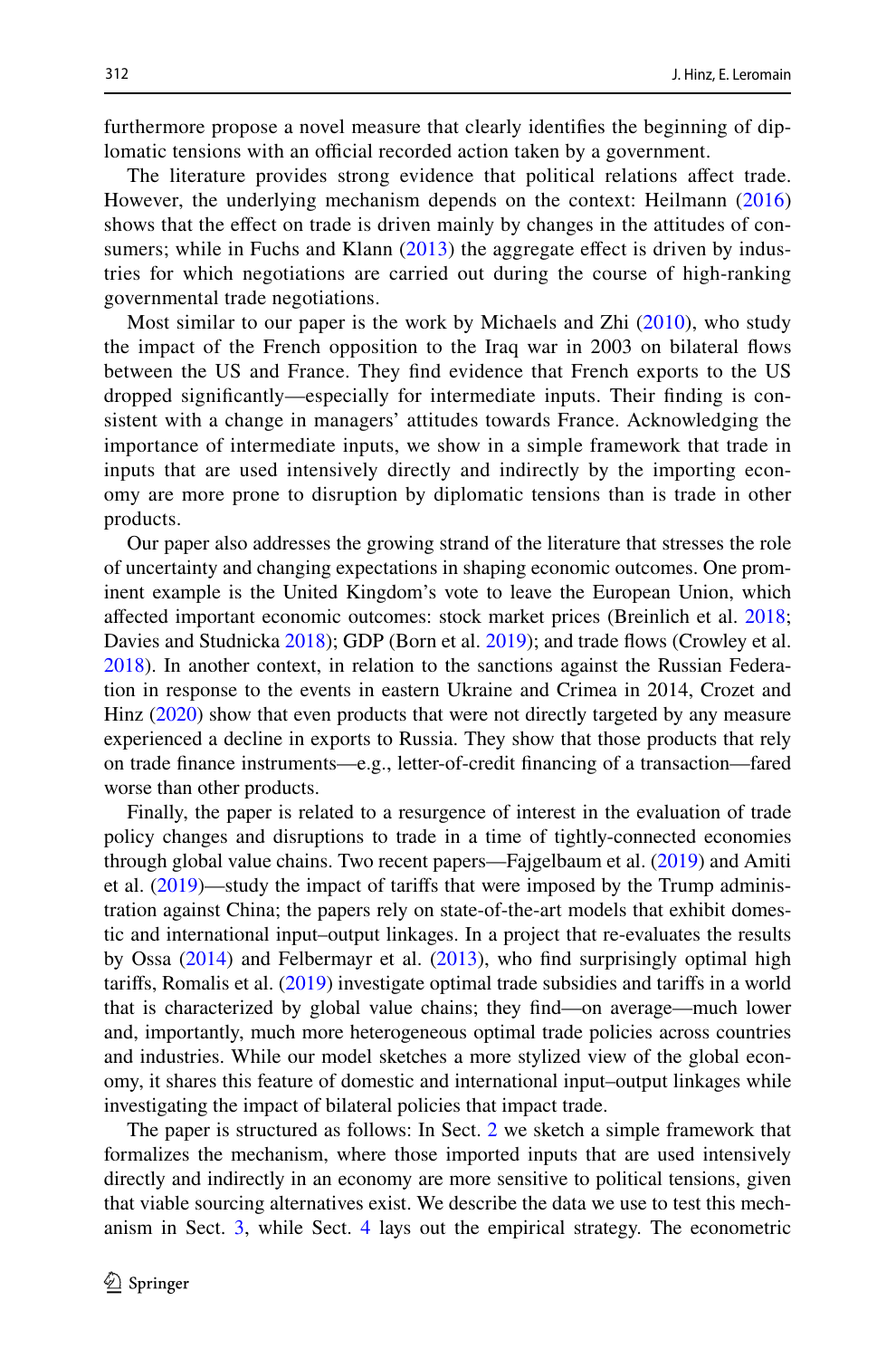results are discussed in Sect. [5](#page-9-0), and robustness tests are discussed in Sect. [6.](#page-11-0) Section [7](#page-12-0) concludes.

#### <span id="page-4-0"></span>**2 A Simple Model**

A simple stylized model can help in understanding why, in a world with global value chains, the impact of *homogeneous* bilateral political disruptions may be *heterogeneous* across industries.

Assume a world with a home country and a number of foreign countries. A representative frm in the home country produces two goods, *x* and *y*, that are combined into an output bundle to be consumed by the representative consumer.<sup>[5](#page-4-1)</sup> For the production of each, the frm uses labor, its own other good, and two imported inputs: *m* and *n*. These can be sourced from foreign countries at diferent prices, such that there is a ranking from the cheapest to the most expensive source for each input. Let  $\varepsilon_m$  and  $\varepsilon_n$  describe the price gap between the cheapest and the second-cheapest source.

The production for *x* and *y* is of a Cobb–Douglas type such that:

$$
x = l_x^{\lambda_x} y_x^{\beta_x} m_x^{\gamma_x} n_x^{\delta_x} \text{ and } y = l_y^{\lambda_y} x_y^{\alpha_y} m_y^{\gamma_y} n_y^{\delta_y}
$$
  
where  $\lambda_x + \beta_x + \gamma_x + \delta_x = \lambda_y + \alpha_y + \gamma_y + \delta_y = 1$  (1)

and the frm's output bundle is given by

<span id="page-4-4"></span><span id="page-4-3"></span>
$$
Y = x^{\eta} y^{1-\eta} \quad \text{with} \quad 0 \le \eta \le 1. \tag{2}
$$

The corresponding prices of the imported inputs,  $p_m$  and  $p_n$ , include all costs associated with shipping, including costs for trade fnance services, such as insurance that covers the failure of a timely delivery. For the purposes of the argument, assume that the frm sources *m* and *n* from the same foreign country initially, as this is the cheapest source available for both inputs. Then consider a negative shock to political relations between the home country and this foreign country. Assume that this shock introduces or increases uncertainty about whether the input that is sourced from abroad actually arrives, which increases the price of insuring or fnancing a transaction, and hence translates into an increase in the price of *m* and  $n<sup>6</sup>$  $n<sup>6</sup>$  $n<sup>6</sup>$ . Let  $\zeta$ measure the diference between the price of inputs from this foreign country before and after the shock.

The frm aims at minimizing the efect of the shock on its output bundle, with two possible options for each input:

<span id="page-4-1"></span> $5$  Equivalently, one could model the consumer to have a Cobb–Douglas utility function with shares  $\eta$  and  $1 - \eta$  for the two goods.

<span id="page-4-2"></span> $6$  C.f. Crozet and Hinz [\(2020](#page-21-12)), who show that sanctions against the Russian Federation in the response to the events in eastern Ukraine and Crimea also afected those goods that were actually not directly targeted in any way—likely through more expensive trade fnance instruments.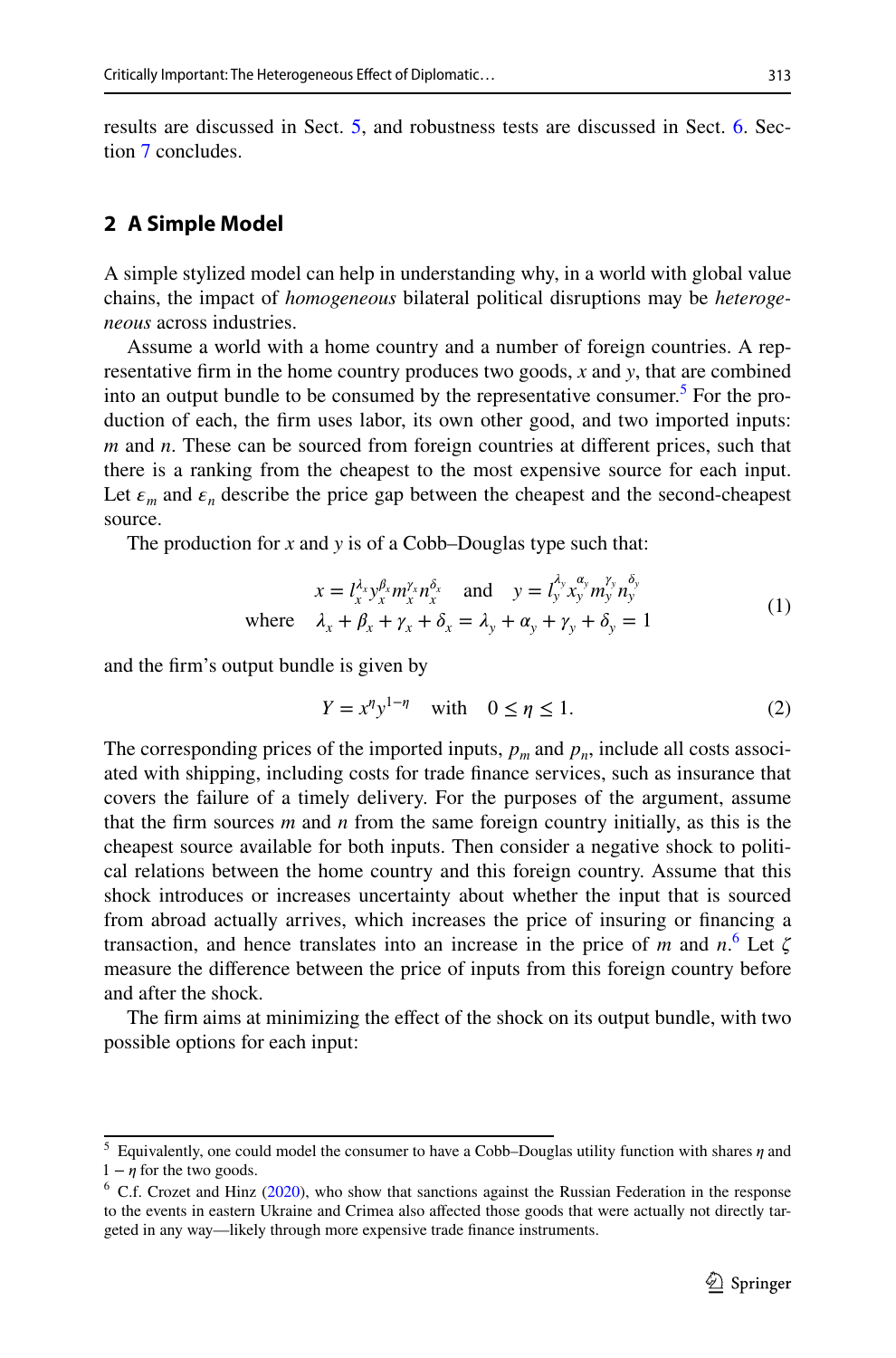- 1. The price-increase leads to a reduction of imports from the foreign country;
- 2. The frm starts sourcing from another foreign country, subject to a switching cost  $\omega > 0$ .

Following Eqs. ([1\)](#page-4-3) and [\(2\)](#page-4-4), we can express the benefits of switching suppliers for input *m* as follows:

$$
\left| \frac{\partial \log(Y)}{\partial p_m} \right|_{switch} - \left| \frac{\partial \log(Y)}{\partial p_m} \right|_{switch}
$$
  
=  $(\zeta - \varepsilon_m) \frac{1}{p_m} (\eta(\gamma_x + \beta_x \gamma_y) + (1 - \eta)(\gamma_y + \alpha_y \gamma_x))$ 

and for input  $n$  accordingly. If the benefits outweigh the switching costs, the firm switches supplier; i.e., when

$$
(\zeta - \varepsilon_m) \frac{1}{p_m} (\eta(\gamma_x + \beta_x \gamma_y) + (1 - \eta)(\gamma_y + \alpha_y \gamma_x)) > \omega
$$

For a given  $\omega$  and  $\zeta$ , the switch depends on:

- 1. The sign of  $\zeta \varepsilon_m$ : whether the price change is larger than the initial price gap;
- 2. The magnitude of the term  $(\eta(\gamma_x + \beta_x \gamma_y) + (1 \eta)(\gamma_y + \alpha_y \gamma_x))$ , i.e. the importance of this input in direct and indirect use in the production.

For  $\zeta - \varepsilon_m < 0$ , the firm does not switch. If, however, the initial price gap is smaller than the price change, the importance of the input for output bundle determines whether a switch occurs. A high direct and indirect use of the input leads to a signifcant change in output bundle, which may be larger than the fxed costs for switching. Hence, even for the same shock  $\zeta$  and the same fixed costs of switching  $\omega$ , imports of inputs *m* and *n* may difer in their response to the shock, due to diferences in the initial price gap and their use in the frm's production process.

The simple model displays one mechanism through which political shocks may have a heterogeneous efect on trade fows. In the real world, economies consist of many frms, which source many inputs from many suppliers. Yet, even when abstracting from these complexities, the following hypothesis should hold: A negative shock to bilateral political relations leads to a general decrease in trade fows. The response should be larger for products in markets with a small price gap and a high imported input use. In other words, a country's involvement in global value chains thus exposes it to greater dependence on upstream inputs, if alternative sourcing partners are rare.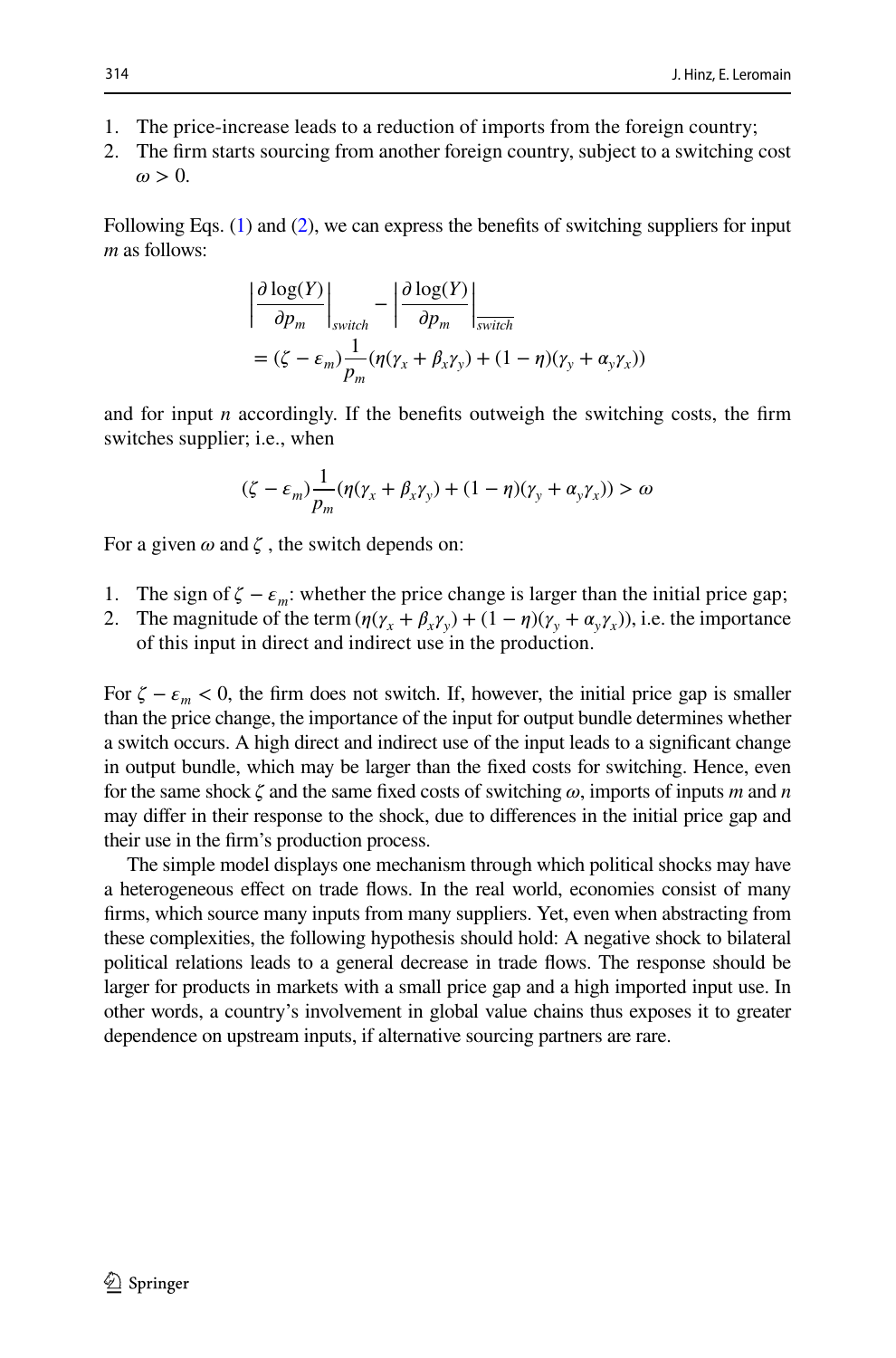## <span id="page-6-0"></span>**3 Data**

We test the hypothesis with the use of the incidence of diplomatic events as a proxy for negative shocks to bilateral diplomatic relations, in combination with industrylevel data on monthly bilateral trade and input–output tables to capture the direct and indirect use of imported inputs.

#### **3.1 Diplomatic Events**

As noted above, summoning or recalling high-level diplomats is used as a diplomatic instrument to signal discontent and put pressure on a foreign government. We collected data on the actions taken by the United Kingdom, Germany, France, Japan, and the Russian Federation; all are lead actors in the political arena as well as in trade, combined accounting for  $25\%$  of world imports.<sup>[7](#page-6-1)</sup> The five countries have repeatedly made use of the summoning or recalling of diplomats as an instrument of foreign policy. We have collected information on these events over the time period from 2010 until 2014 from official press releases that are available on the website of each Ministry of Foreign Affairs;<sup>8</sup> we use keyword searches such as "ambassador summoned", "ambassador recalled", "withdrawal of diplomatic staff", "embassy closure".[9](#page-6-3)

#### **3.2 Trade Flows**

We use data on monthly trade fows from UN Comtrade (United Nations Statistics Division [2015\)](#page-22-0). We extract data on the imports of the five countries vis-à-vis the rest of the world—241 countries and territories—from January 2010 to December 2014 (60 months). We aggregate the data into 16 manufacturing sectors as defned in WIOD to match the level of aggregation of our import use measure that we describe below.

<span id="page-6-1"></span> $7$  Three of the five countries—France, the United Kingdom, and the Russian Federation—are permanent members of the UN Security Council. Notably absent from the list of countries are the United States and China, whose foreign policy clearly shapes global events and likely infuences trade fows. Unfortunately, however, the US State Department does not make public instances in which these instruments of diplomacy are used. The Chinese Ministry of Foreign Afairs does publish press releases, but it is technically difficult to retrieve them *en masse*, as the website does not allow searches of its archive.

<span id="page-6-2"></span> $8$  "Appendix [A.1"](#page-13-0) lists the direct weblinks to the different websites.

<span id="page-6-3"></span><sup>&</sup>lt;sup>9</sup> A diplomat may be summoned or recalled for different reasons, as some examples of events show: In November 2010, Russia summoned the Canadian ambassador over new visa requirements for Russian nationals; in February 2011, France summoned the Mexican ambassador with regard to the situation of the French-national Florence Cassez; in July 2012, Japan summoned the Chinese ambassador to protest against the entry of patrol ships into disputed territorial waters; in March 2013, Germany summoned the Chinese ambassador to condemn an attack on a German journalist; in June 2014, the British Foreign Office summoned the Egyptian ambassador following an Egyptian court's guilty verdicts against Egyptian and international journalists. More details on these cases and a complete list of events can be found in "Appendix [A.2](#page-13-1)".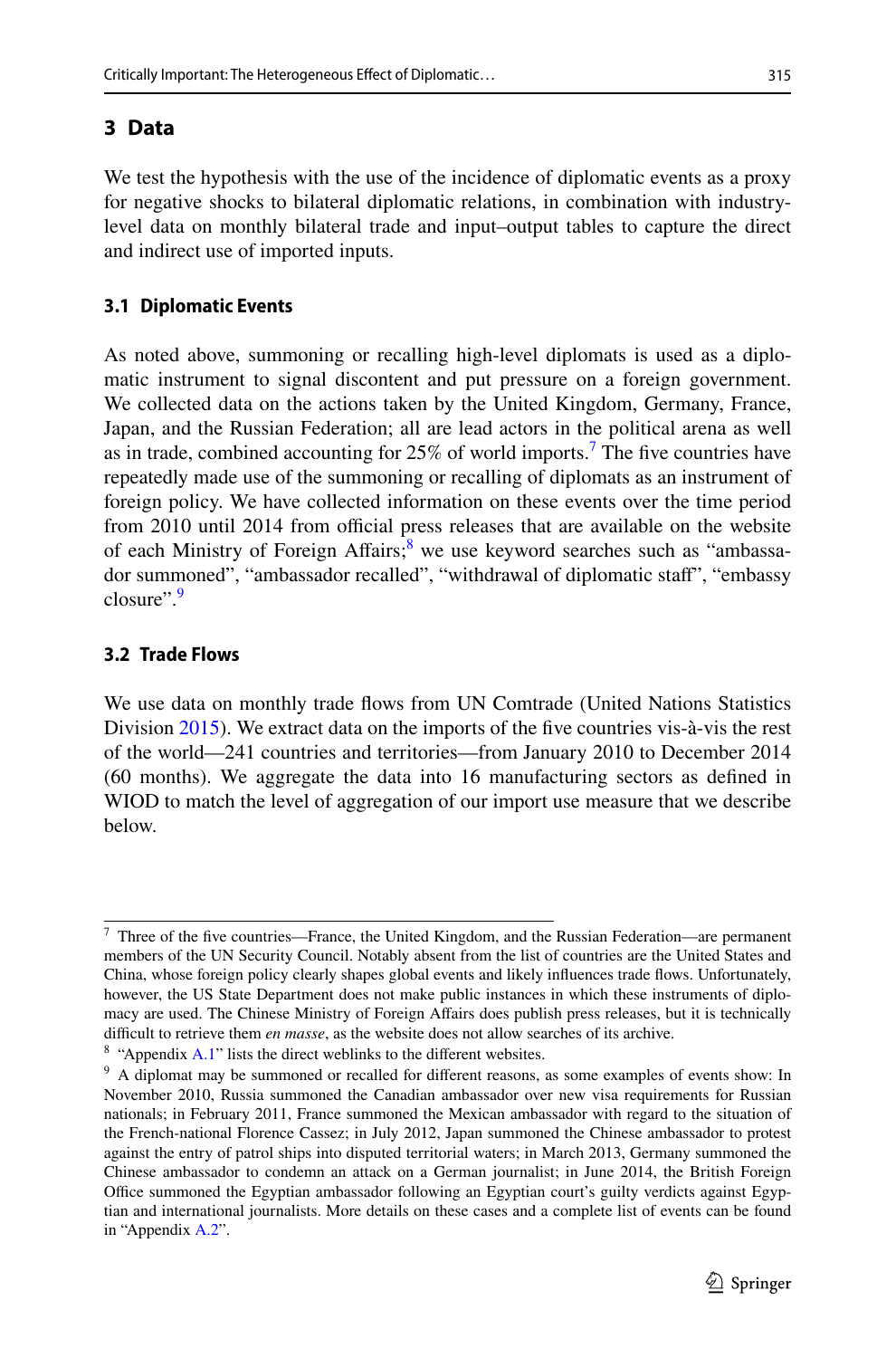

**(a)** Histogram of imported input use for 34 sectors **(b)** Top 10 imported input sectors

<span id="page-7-1"></span>**Fig. 2** Histogram and top 10 imported input use per 1000 USD GDP for UK

#### **3.3 Imported Input Use**

The simple model in Sect. [2](#page-4-0) postulates that one key determinant of the response to the shock is the country's involvement in global value chains, through its direct and indirect use of imported inputs. The term  $(\eta(\gamma_x + \beta_x \gamma_y) + (1 - \eta)(\gamma_y + \alpha_y \gamma_x))$  can easily be translated into a multi-product setting, including domestic production of inputs, as

$$
HU_d = A_{d,imp}(I - A_{d,dom})^{-1}F_d
$$
\n(3)

where  $A_{d,imp}$  is the matrix of the values of *imported* inputs by sector in country *d* and  $A_{d,dom}$  the matrix of the values of *domestic* inputs by sector.  $F_d$  is the vector of final consumption shares. Each element of the vector  $\text{HU}_{d}$  denotes the required value of a foreign input for a 1-unit value of fnal consumption in the domestic economy for a given sector *k*. The higher is the necessary imported value, the more important is the input for the country's economy. We compute the measure for the fve countries of interest with the use of the global input–output table for the year 2008 from the World Input Output Database (Timmer et al.  $2015$ ).<sup>10</sup> The table covers 34 sectors that encompass both manufacturing and services.

<span id="page-7-0"></span><sup>&</sup>lt;sup>10</sup> Relying on data from 2008 ensures the exogeneity of the input coefficients for the event study.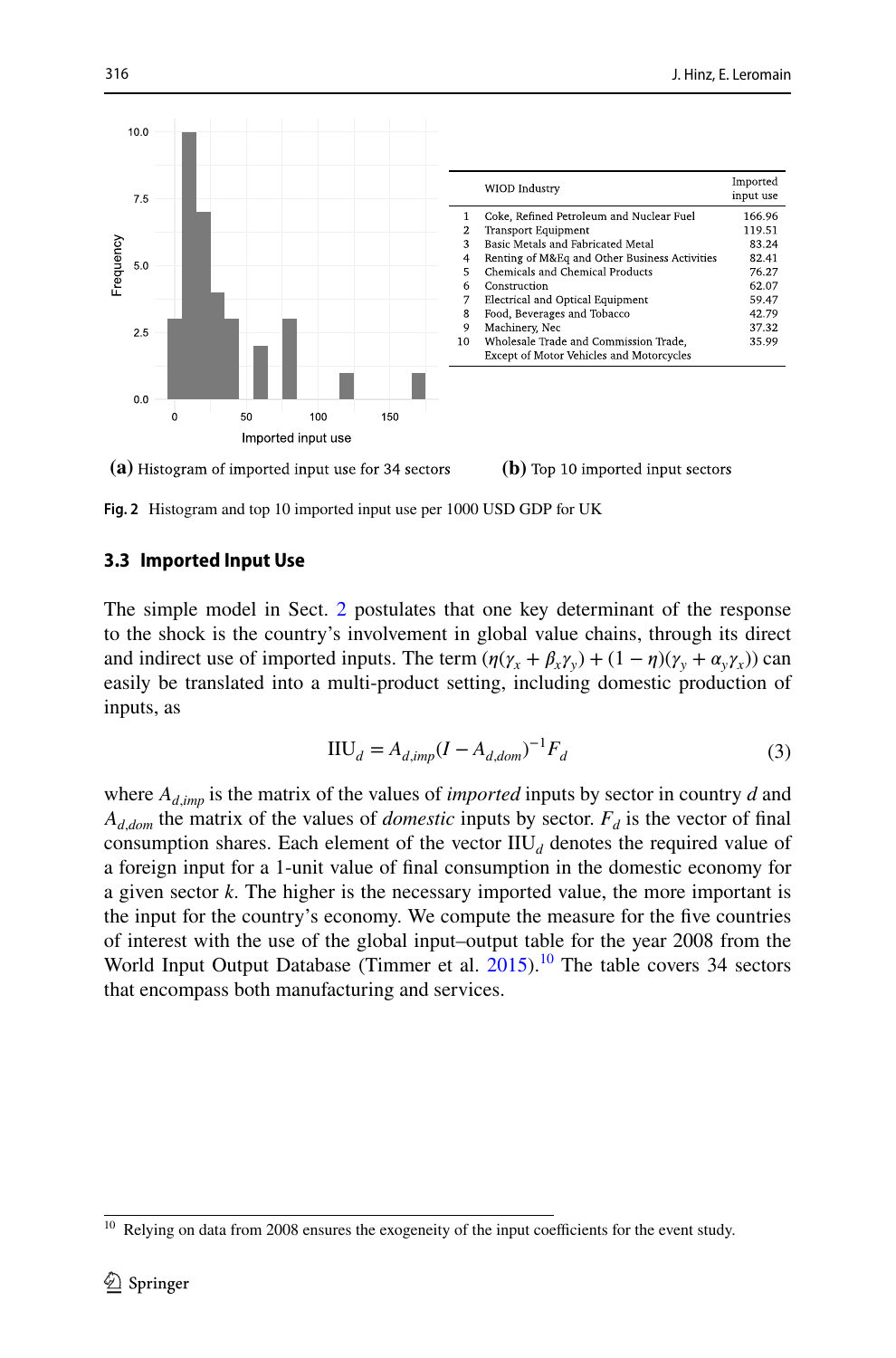Figure [2](#page-7-1) shows the histogram of all the 34 sectors and the ranking of the 10 most important imported inputs sectors for the United Kingdom.<sup>[11](#page-8-1)</sup> The ranking and magnitude are sensible, with petroleum and metals ranking frst and third in terms of imported input use. Farther down-stream goods—such as food products and machinery—are ranked eighth and below. Figure [1b](#page-2-0) in the introduction is consistent with such a ranking, where the former two accounted for the bulk of the decrease in UK imports from Russia in the aftermath of the Skripal poisoning, whereas the latter

## <span id="page-8-0"></span>**4 Empirical Strategy**

two saw little impact.

Our aim is to analyze how imports respond to a negative shock to diplomatic relations, and test whether imports in sectors with a high import input use and a small price gap decrease relatively more than imports in other sectors. Our dependent variable is hence (the logarithm) of monthly imports by industry and source country. The treatment is an indicator for the occurrence of a diplomatic incident, coded as described above. We take import fows from other countries that are never treated as the control group. $12$ 

This obviously would be a problematic assumption if we were interested in only the estimated coefficient of this treatment. Import flows could be redirected from the treated source country to another source country from the control group and thus bias upwards the estimated coefficient. However, we are primarily interested in the interaction of the treatment with country-industry and industry-specifc variables, which should not be afected.

The equation we estimate is

<span id="page-8-3"></span>
$$
log(X_{odkt}) = \delta_0 \cdot Treatment_{odt}
$$
  
+  $\delta_1 \cdot Treatment_{odt} \times log(HU_{dk})$   
+  $\delta_2 \cdot Treatment_{odt} \times concentration_k$   
+  $\delta_3 \cdot Treatment_{odt} \times log(HU_{dk}) \times concentration_k$   
+  $\Gamma + \epsilon_{odkt}$  (4)

We interact the *Treatment* variable with a proxy for the industry-specifc price gap, *Concentration<sub>k</sub>*, and the country-industry-specific imported input use measure,  $I\ell U_{d\mu}$ . To measure the price gap on the sourcing market we compute a Herfindahl

<span id="page-8-1"></span><sup>&</sup>lt;sup>11</sup> We also compute the measure for the most detailed openly available input–output table, for the United States from the Bureau of Economic Analysis, with data on 389 industries, and compare it with the respective measure that is computed with the use of WIOD data. The results are displayed in Table [4](#page-20-0) in "Appendix [B"](#page-20-1). The direct comparison shows consistent figures by ranking and magnitude across these diferent levels of aggregation. Unfortunately, input–output tables of this great detail are a rarity for other countries.

<span id="page-8-2"></span> $12$  As there is a small number of country pairs that do not entertain bilateral diplomatic representations, e.g. North Korea and France do not have official diplomatic relations, we consider only country pairs that do have embassies or consulates in each other's country in the analysis.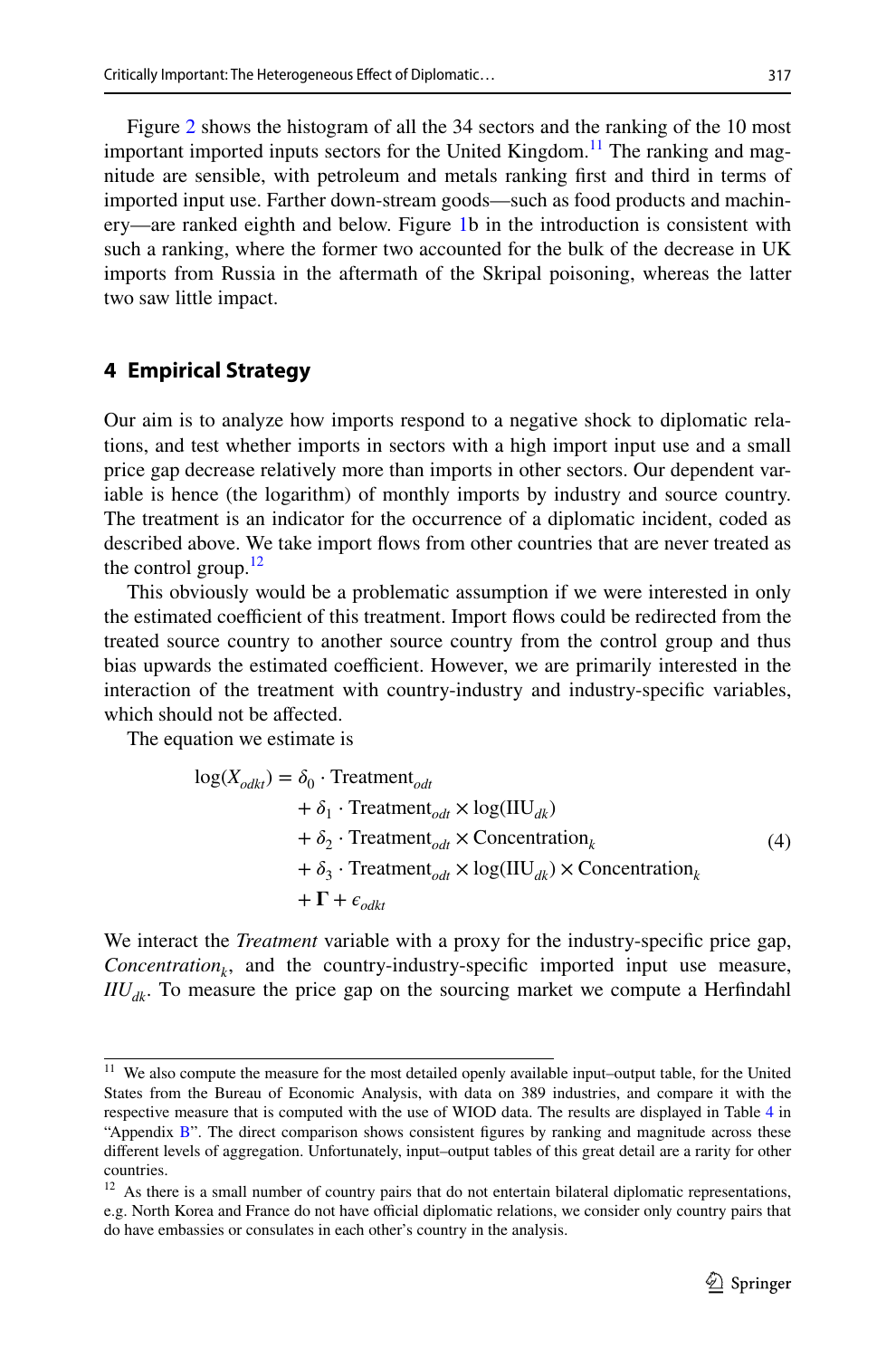index of total exports across source countries with trade data for 2010. The underlying assumption is that the greater the Herfndahl index, the lower is the level of competition, and thus the higher is the price gap in this industry. We normalize the imported input use measure by the respective country's average imported input use and take the logarithm. Thus, the interpretation of the coefficients is straightforward, as the benchmark is an industry with an infnitely small price gap and the average imported input use of the importer.

We control for unobservable characteristics with the use of diferent sets of time, importing country, source country, and industry fxed efects, which are denoted by the vector  $\Gamma$ . More specifically, in a different specification we control for exporterdate and importer-date-specifc, or even exporter-industry-date and importer-industry-date-specifc characteristics, such as demand and supply shocks. Importantly, these sets of fxed efects also address concerns that diplomatic incidents may refect broader political changes in the countries in question, which would afect all economic activity and confound the efect of *bilateral* diplomatic relations. We also include bilateral directed country-pair-industry, and country-pair-industry-month fxed efects that capture all time-invariant trade barriers, and in the latter case also seasonal effects. Through these fixed effects the coefficients hence reflect a comparison to a state of "normal" bilateral relations, which take into account bilateral historical episodes, such as previous colonial ties.

The coefficient on the *Treatment* variable— $\delta_0$ —is the average effect for the benchmark: a small price gap and the average imported input use of the importer, which we expect to have a negative sign. The main test of our prediction comes from the interaction between *Treatment*  $\times log(III)_{d_k}$ . In our simple framework, we show that the efect should be magnifed by the degree of imported input use, given a small price gap. The coefficient of the interaction between *Treatment*  $\times$  *log(IIU)*<sub>*dk*</sub>  $-\delta_1$ —is therefore expected to be negative.

The remaining interaction terms are necessary for the test, but the interpretation of their coefficients— $\delta_2$  and  $\delta_3$ —is not explicitly guided by the framework. We would, however, expect positive coefficients. In principle, lower concentration higher price gaps—should yield a lower response of import flows and a more muted infuence for those industries with high imported input use.

#### <span id="page-9-0"></span>**5 Results**

The results from estimating Eq. [\(4\)](#page-8-3) are presented in Table [1.](#page-10-0) There are a total of 40 events. For those country pairs for which we observe several events over the period, we use the date of the first one to construct the treatment variable.<sup>[13](#page-9-1)</sup> The two main coefficients of interest— $\delta_0$  and  $\delta_1$ —are negative and very stable across specifications with different sets of fixed effects  $\Gamma$ . The effects are in line with the hypothesis from the framework in Sect. [2](#page-4-0). The overall effect of political tensions on trade is negative, and more pronounced for *important* inputs to the

<span id="page-9-1"></span> $13$  See "Appendix [A.2](#page-13-1)" for the full list of events.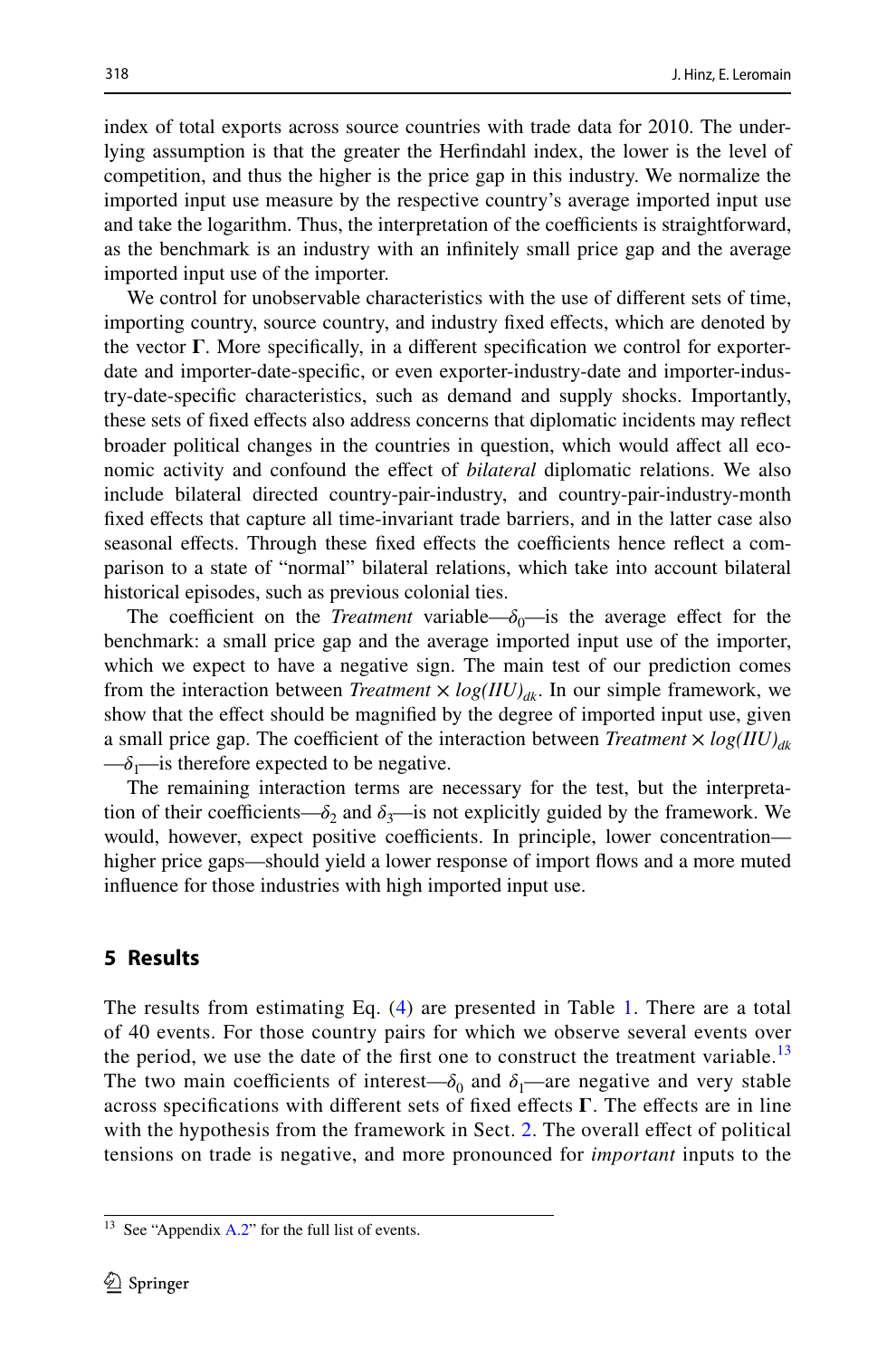|                                                    | Dependent variable |              |              |
|----------------------------------------------------|--------------------|--------------|--------------|
|                                                    | log(imports)       |              |              |
|                                                    | (1)                | (2)          | (3)          |
| Treatment                                          | $-0.083***$        | $-0.074**$   | $-0.083**$   |
|                                                    | (0.026)            | (0.033)      | (0.035)      |
| Treatment $\times$ log(IIU)                        | $-0.069***$        | $-0.051*$    | $-0.061**$   |
|                                                    | (0.021)            | (0.028)      | (0.031)      |
| Treatment $\times$ concentration                   | $0.699**$          | 0.568        | 0.672        |
|                                                    | (0.301)            | (0.407)      | (0.446)      |
| Treatment $\times$ concentration $\times$ log(IIU) | $0.571***$         | $0.426*$     | $0.486**$    |
|                                                    | (0.168)            | (0.218)      | (0.243)      |
| Fixed effects                                      | ctry-dt,           | ctry-ind-dt, | ctry-ind-dt, |
|                                                    | pair-ind           | pair-ind     | pair-ind-mo  |
| <b>Observations</b>                                | 410,303            | 410,303      | 410,303      |
| $R^2$                                              | 0.913              | 0.951        | 0.964        |
| Adjusted $R^2$                                     | 0.909              | 0.925        | 0.922        |

<span id="page-10-0"></span>Table 1 Event study—political shock and heterogeneous effect

Robust standard errors:  $* p < 0.1; ** p < 0.05; ** p < 0.01$ 

domestic economy. An economy's dependence on foreign upstream production makes it vulnerable to adverse bilateral shocks with the supplying country.

In column (1) we include importing country  $\times$  date, sourcing country  $\times$  date, and country pair  $\times$  industry fixed effects to control for unobserved characteristics. In columns (2) and (3) we are even more restrictive and augment the coun $try \times$  date fixed effects by an industry, and calendar month dimension. While this leaves very little variation in the data, the estimated coefficients persist.

The estimates of  $\delta_0$  range between – 0.074 and – 0.083, which translates into an average decrease in imports in reaction to a shock to political relations for the reference group in the preferred specification (1) of  $\exp(-0.083) - 1 = -8\%$ . Although, as described above, the estimates have to be taken with caution, the magnitude of the efects mirrors very well the results from the related literature. Michaels and Zhi ([2010\)](#page-21-7) fnd an 8% drop in bilateral trade between France and the US in response to the Iraq war, while Nitsch ([2007](#page-21-1)) reports an increase of 8–10% in exports after the visit of a head of state.

The estimates of  $\delta_1$  range between – 0.051 and – 0.069, which corresponds to an additional  $exp(-0.069) - 1 = -6.7\%$  decrease in imports for a sector with import use twice as high as the average for the preferred specifcation.

The coefficients  $\delta_2$  and  $\delta_3$  both have positive coefficients, which confirms the intuition that lower concentration in an industry yields a lower response of import flows, and a smaller role for imported input use.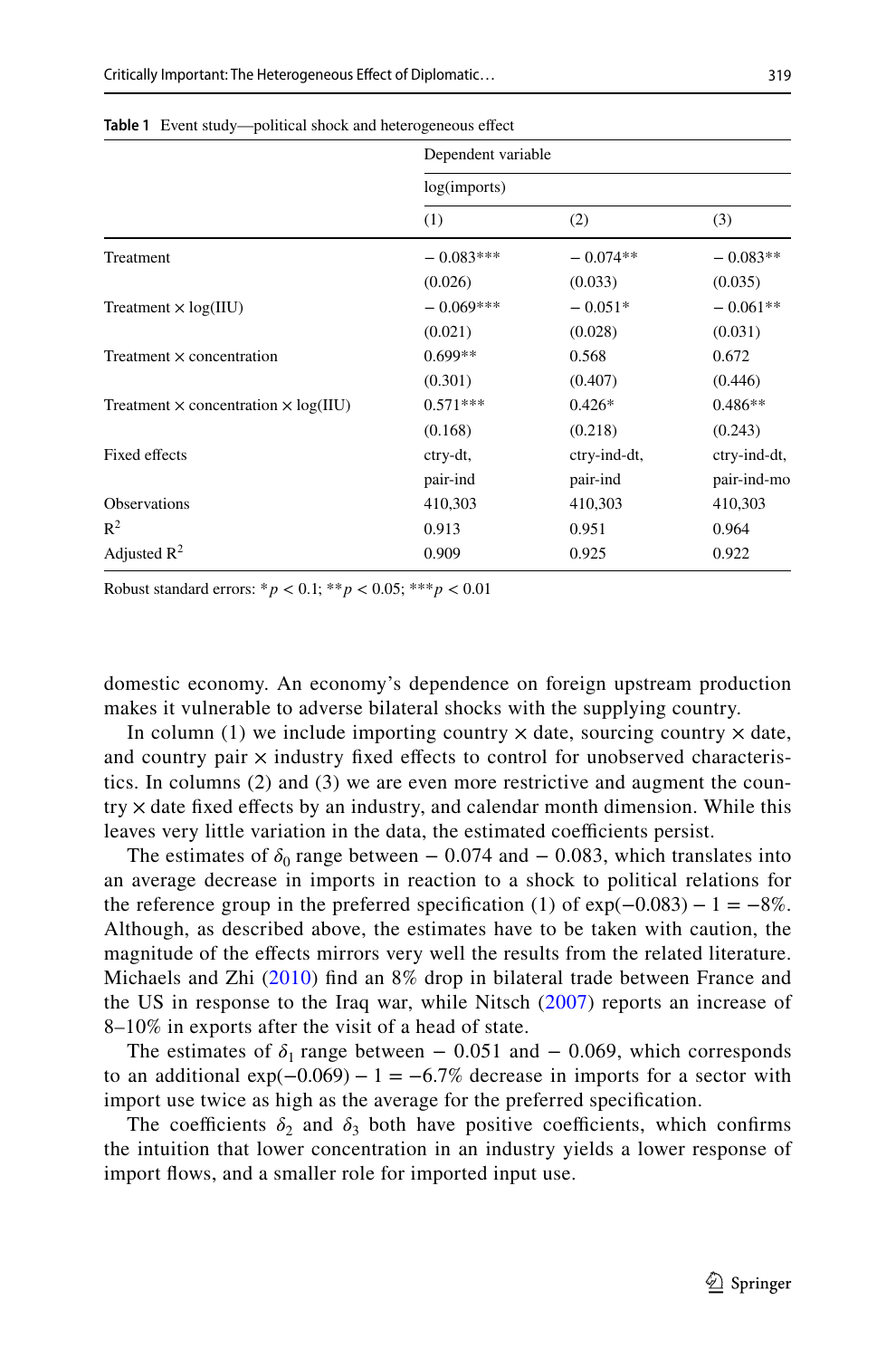|                                    | Dependent variable |                 |             |             |             |
|------------------------------------|--------------------|-----------------|-------------|-------------|-------------|
|                                    | log(imports)       |                 |             |             |             |
|                                    | (1)                | (2)             | (3)         | (4)         | (5)         |
| Treatment                          | $-0.082***$        | $-0.055**$      | $-0.085***$ | $-0.119**$  | $-0.098**$  |
|                                    | (0.027)            | (0.028)         | (0.029)     | (0.061)     | (0.040)     |
| Treatment $\times$ log(IIU)        | $-0.079***$        | $-0.060***$     | $-0.042*$   | $-0.072***$ | $-0.071***$ |
|                                    | (0.022)            | (0.022)         | (0.023)     | (0.022)     | (0.021)     |
| Treatment $\times$ concentration   | $0.624*$           | 0.452           | $0.675**$   | $0.697**$   | $0.680**$   |
|                                    | (0.331)            | (0.343)         | (0.314)     | (0.302)     | (0.304)     |
| Treatment × concentra-             | $0.563***$         | $0.382**$       | $0.364**$   | $0.587***$  | $0.573***$  |
| tion $\times$ log(IIU)             | (0.183)            | (0.182)         | (0.177)     | (0.169)     | (0.168)     |
| Treatment $\times$ labor intensity |                    |                 |             | 0.061       |             |
|                                    |                    |                 |             | (0.088)     |             |
| Treatment $\times$ skill intensity |                    |                 |             |             | 0.084       |
|                                    |                    |                 |             |             | (0.155)     |
| Fixed effects                      | ctry-dt,           | ctry-dt,        | ctry-dt,    | ctry-dt,    | ctry-dt,    |
|                                    | Pair-ind           | Pair-ind        | Pair-ind    | Pair-ind    | Pair-ind    |
| Sample                             | Top $50$           | w/o Arab league | w/o Russia  | A11         | All         |
| <b>Observations</b>                | 237,463            | 371,827         | 359,753     | 410,303     | 410,303     |
| $R^2$                              | 0.929              | 0.918           | 0.914       | 0.913       | 0.913       |
| Adjusted $R^2$                     | 0.927              | 0.914           | 0.910       | 0.908       | 0.908       |

<span id="page-11-1"></span>**Table 2** Robustness test—country samples and industry-specifc measures

\**p <* 0.1; \*\**p <* 0.05; \*\*\**p <* 0.01

## <span id="page-11-0"></span>**6 Robustness Tests**

We conduct a series of robustness tests to validate the fndings against a number of potential concerns that are related to the sample or other confounding variables.

In Table [2](#page-11-1) columns  $(1)$ – $(3)$  we re-estimate Eq.  $(4)$  $(4)$  on three subsamples. One concern is that the coefficients from our benchmark estimation are driven by outliers: Small economies that for reasons other than bilateral diplomatic relations decrease their exports to the fve countries of interest after being "treated" by one of the events described above. In column  $(1)$  we report the coefficients when selecting only the 50 largest economies out of the 241 countries that are present in the data as sourcing countries. The coefficients on the terms of interest retain the same sign and stay within a standard error of the baseline results in Table [1](#page-10-0), despite the number of observations being cut by 42%.

A further concern could be that the results are driven by the events that occurred in connection with the so-called Arab spring, which is in the time window of the data that we use. The summoning of the respective ambassadors was relatively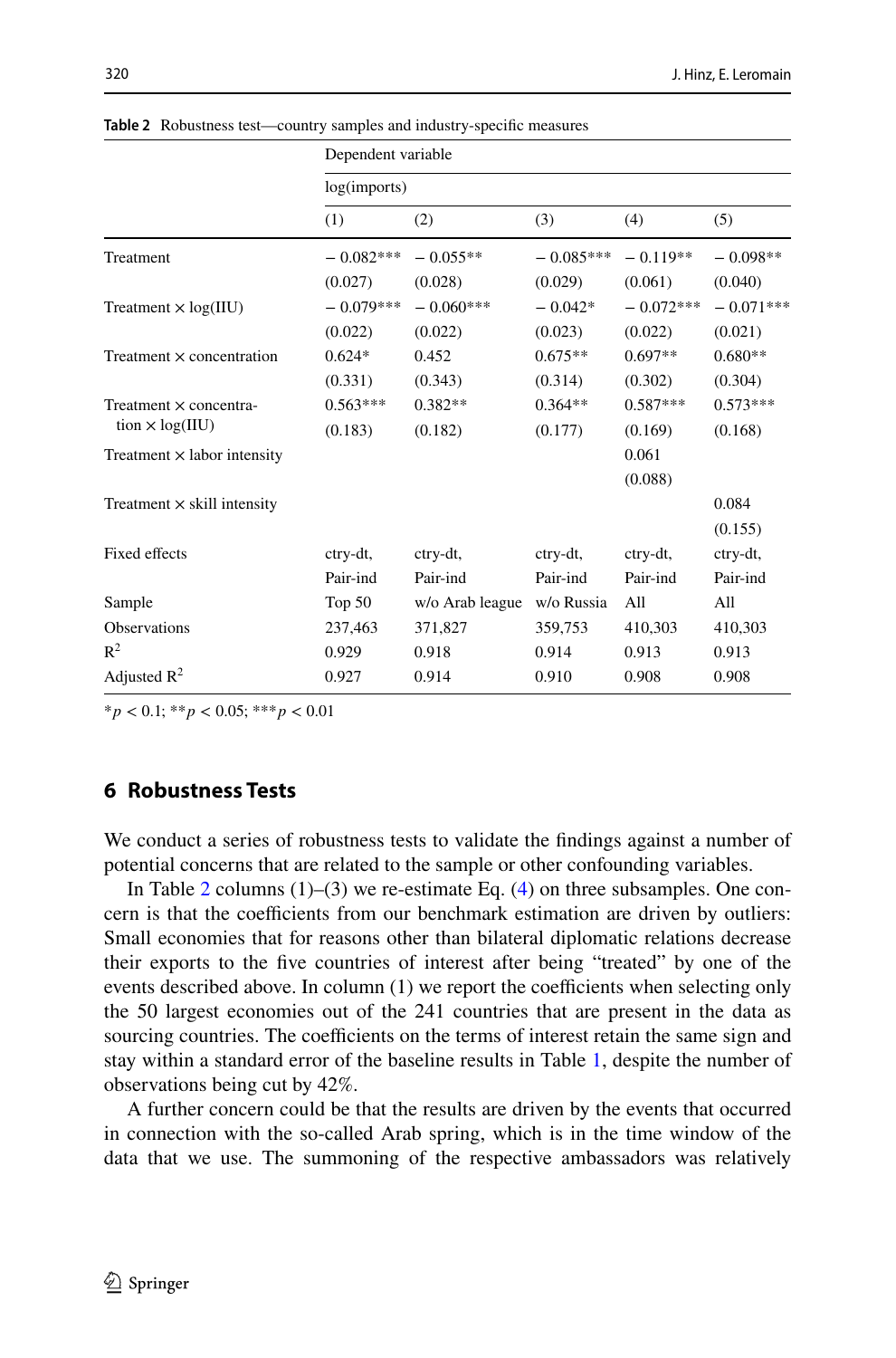common.[14](#page-12-1) The events coincided with security crises in these countries that could equally cause a sharp decline in imports, driving the reported results. We therefore re-ran the estimation of Eq. ([4\)](#page-8-3) on only non-Arab league countries. We fnd that the concern is not merited: The coefficients in column  $(2)$  remain very similar.

Another concern could be on the side of the importing country, as we were able to collect data only on diplomatic events from fve major geopolitical players. One of the countries—Russia—could be of particular concern, as it could be argued that the country conducts its foreign policy structurally diferently from Western countries and Japan. We therefore re-ran the estimation without events that involved the Russian Federation. Column (3) shows that this concern is also not merited.

A diferent concern involves the mechanism itself: The results could be driven by industry-specifc factors that are not captured by the employed fxed efects. It could be that certain industries—which are labor or skill-intensive—react diferently to a sudden change in bilateral diplomatic relations than do others. We test this assertion by estimating Eq. ([4\)](#page-8-3) with an additional interaction of indicators that are derived from the WIOD dataset on the labor and skill-intensity of sectors. Columns (4) and (5) in Table [2](#page-11-1) show again that these concerns are not merited. Neither the interaction with labor-intensity, nor the interaction with skill-intensity are signifcant, and the coefficients of interest retain the same sign and stay within a standard error of the results of the benchmark specifcation that were reported in Table [1.](#page-10-0)

#### <span id="page-12-0"></span>**7 Conclusion**

This paper contributes to the literature that studies the impact of diplomatic relations on trade in showing that the impact is heterogeneous across industries, owing to the entanglement of industries in global value chains.

Specifcally, we show that imports of products that are used as inputs in a domestic economy intensively are more sensitive to negative diplomatic shocks than are other imports. We develop a simple theoretical framework that exhibits the mechanism and then test the mechanism empirically in reduced-form. We estimate the efect of sudden shocks to diplomatic relations on the import fows of fve economically and politically important countries with the use of a novel dataset on diplomatic incidents: The summoning and recalling of an ambassador or other high-level diplomats. The econometric results provide evidence for the mechanism exhibited by the model. Diplomatic relations have a heterogeneous impact on imported inputs, driven by the importing country's direct and indirect use of imported input, controlling for the ease of switching sourcing partners.

The theoretical framework depicts a stylized version of the world economy with domestic and international input–output linkages. While the simplicity is attractive to highlight the mechanism at play, there are obvious simplifcations that could be addressed in more involved models. In particular: One could imagine a richer characterization of the inner workings of the economy and explicitly model frms'

<span id="page-12-1"></span><sup>&</sup>lt;sup>14</sup> See "Appendix [A.2](#page-13-1)" for the list of events.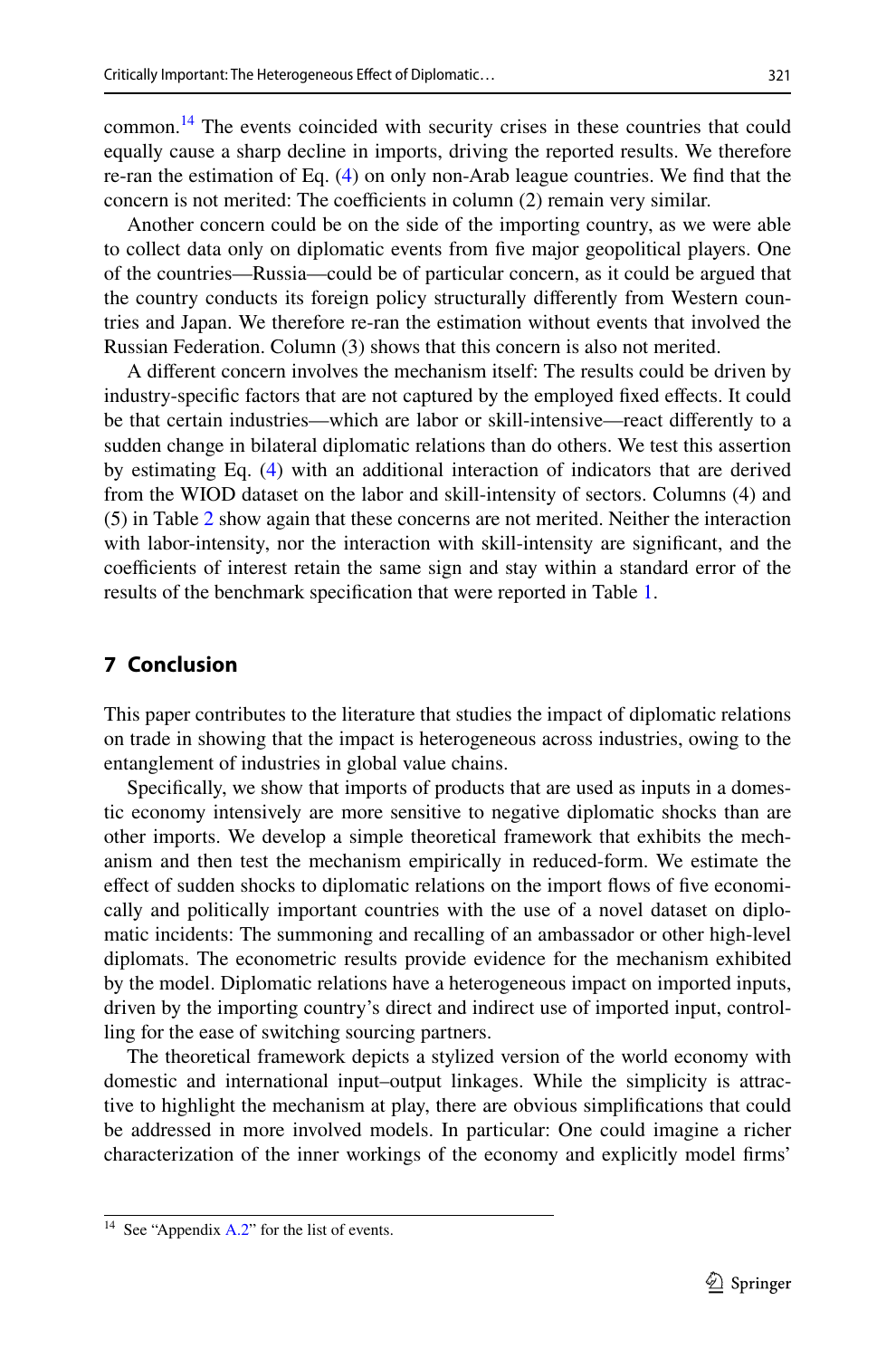decisions in a political economy framework. As the main point is to establish the basic mechanism at play; however, this is beyond the scope of the current project.

Looking at the current state of the world of bilateral political relations and the status quo of research on the nexus of politics, trade, and global value chains, we see ample room for further research. As hinted at above, future work could investigate the role of frms, taking cues from the literature on the political economy of protectionism and recent work on the impact of tarifs in a world that is characterized by global value chains. Furthermore, we do wonder about the underlying mechanisms that may afect the exporting side, as is briefy mentioned in current research on sanctions. We refer these intriguing questions to future research.

**Acknowledgements** Open Access funding provided by Projekt DEAL. We thank Lionel Fontagné, Matthieu Crozet, Thomas Chaney, Jefrey Nugent, Maria Bas, Keith Head, Vincent Vicard, Ariell Reshef, Holger Görg, and participants of the GSIE seminar, ETSG 2015, ERF Forum 2016, SMYE 2016 and the Doctorissimes for their comments and suggestions. The project leading to this paper has received funding from the European Union's Horizon 2020 research and innovation programme under Grant Agreement No. 770680.

**Open Access** This article is licensed under a Creative Commons Attribution 4.0 International License, which permits use, sharing, adaptation, distribution and reproduction in any medium or format, as long as you give appropriate credit to the original author(s) and the source, provide a link to the Creative Commons licence, and indicate if changes were made. The images or other third party material in this article are included in the article's Creative Commons licence, unless indicated otherwise in a credit line to the material. If material is not included in the article's Creative Commons licence and your intended use is not permitted by statutory regulation or exceeds the permitted use, you will need to obtain permission directly from the copyright holder. To view a copy of this licence, visit [http://creativecommons.org/licen](http://creativecommons.org/licenses/by/4.0/) [ses/by/4.0/](http://creativecommons.org/licenses/by/4.0/).

## **Appendix A: Press Releases from Ministries of Foreign Afairs**

#### <span id="page-13-0"></span>**A.1 Links to Websites of Foreign Ministries**

- France:<http://www.diplomatie.gouv.fr/en/>
- Germany:<http://www.auswaertiges-amt.de/>
- Japan: <http://www.mofa.go.jp>
- Russian Federation:<http://www.mid.ru/>
- United Kingdom: [http://www.gov.uk/government/organisations/foreign-commo](http://www.gov.uk/government/organisations/foreign-commonwealth-office) nwealth-office

#### <span id="page-13-1"></span>**A.2 List of Events**

See Table [3.](#page-14-0)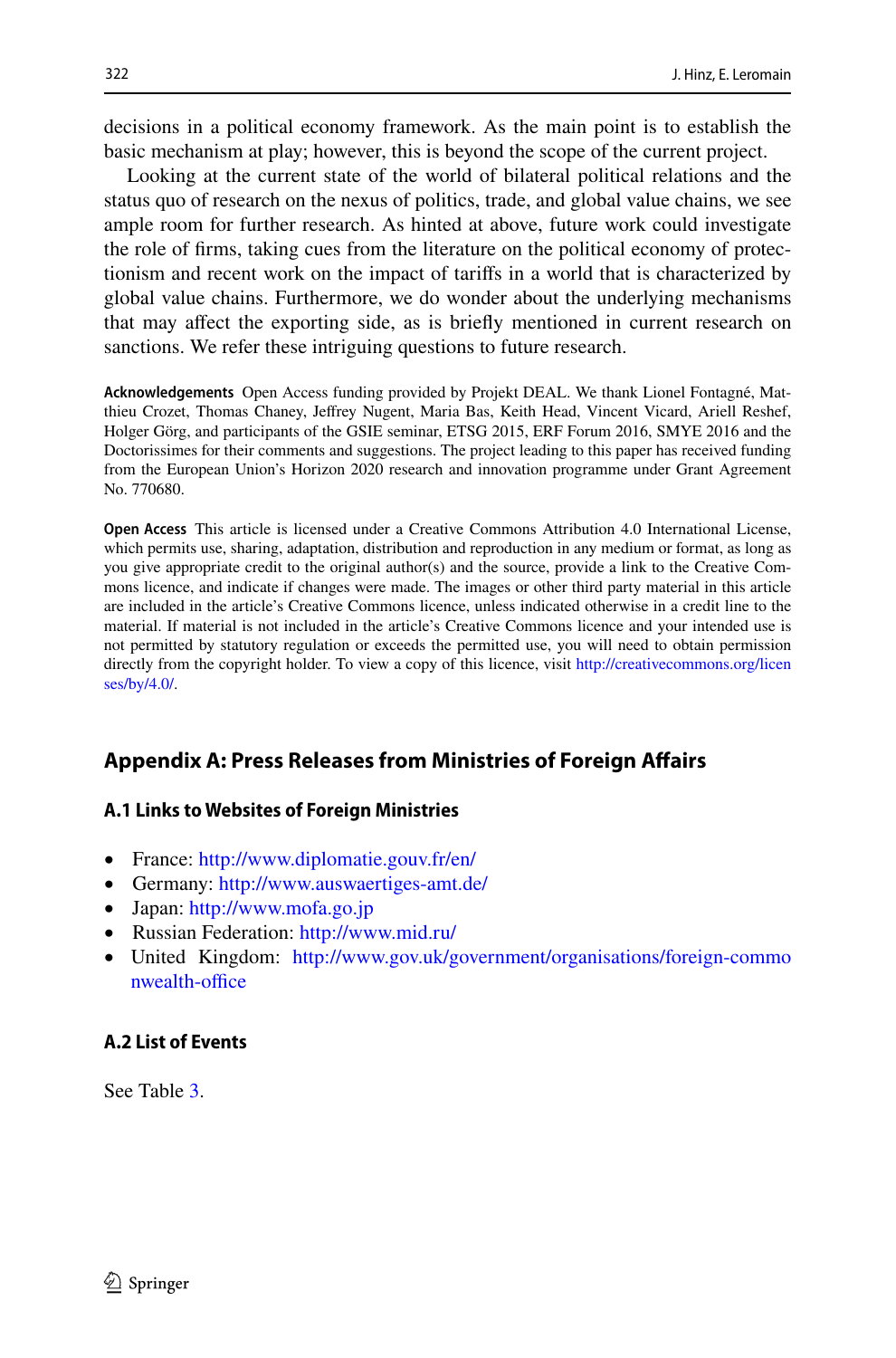<span id="page-14-0"></span>

| Table 3 List of events                  |         |                                                        |                      |                                                              |
|-----------------------------------------|---------|--------------------------------------------------------|----------------------|--------------------------------------------------------------|
| Date                                    | Origin  | Destination                                            | Event type           | Comments                                                     |
| 18/02/2010 France                       |         | Israel                                                 | Summon CA            | About murder of a Hamas member in Dubai                      |
| 01/03/2010 Russia                       |         |                                                        | Summon ambassador    | Unfriendly action by authorities                             |
| 14/07/2010 Russia                       |         |                                                        | Summon ambassador    | Protest apprehension of Russian citizen abroad               |
| 10/08/2010 Russia                       |         |                                                        | summon ambassador    | Extradition of citizen to USA                                |
| 01/09/2010                              | UK      | Estonia<br>United States<br>Thailand<br>Kenya<br>Kenya | Summon HC            | About President Bashir of Sudan's visit to Kenya             |
| 27/09/2010 Japan                        |         |                                                        | Summon ambassador    | Express concerns about detained Japanese nationals in China  |
| 14/10/2010 Russia                       |         | Canada                                                 | Summon CA            | Confiscation and arrest of crew of cruise ship               |
| 01/11/2010 Russia                       |         | $_{\rm Japan}$                                         | Summon ambassador    | Protest to protest president's travel to disputed island     |
| 03/11/2010 Russia                       |         | Canada                                                 | Summon <sub>CA</sub> | New visa requirements                                        |
| 19/11/2010 Russia                       |         | Canada                                                 | Summon ambassador    | Protest about damaged consulate                              |
| 17/12/2010 Russia                       |         | United States                                          | Summon ambassador    | Military exercise in South Korea                             |
| 17/12/2010 Russia<br>22/12/2010 Germany |         | South Korea                                            | Summon ambassador    | Military exercise in South Korea                             |
|                                         |         | <b>Belarus</b>                                         | Summon ambassador    | Opposition arrests                                           |
| 20/01/2011 Germany Belarus              |         |                                                        | Summon ambassador    | Accusations of plot                                          |
| 11/02/2011                              | France  | Mexico                                                 | Summon ambassador    | Concerning situation of Florence Cassez                      |
| 17/02/2011                              | France  | $_{\rm Iran}$                                          | Summon ambassador    | Concern about Spanish diplomat's arrest                      |
| 21/02/2011                              | UK      |                                                        | Summon ambassador    | Concern about violence in Libya                              |
| 02/03/2011                              | UK      | Libya<br>Yemen                                         | Summon CA            | Concern over escalating violence in Yemen                    |
| 04/03/2011                              | Germany | $\operatorname{Taiwan}$                                | Summon ambassador    | Executions                                                   |
| 16/03/2011                              | UK      | Libya                                                  | Summon ambassador    | Discuss situation in Libya                                   |
| 24/03/2011                              | Germany |                                                        | Summon ambassador    | Political situation                                          |
| 19/04/2011                              | UK      | Yemen<br>Malawi                                        | Summon <sub>CA</sub> | About considering declaring the British HC persona non grata |
| 26/04/2011 Germany                      |         | Syria                                                  | Summon ambassador    | Violence in Syria                                            |
| 27/04/2011                              | France  | Syria                                                  | Summon ambassador    | Condemnation of violence in Syria                            |
|                                         |         |                                                        |                      |                                                              |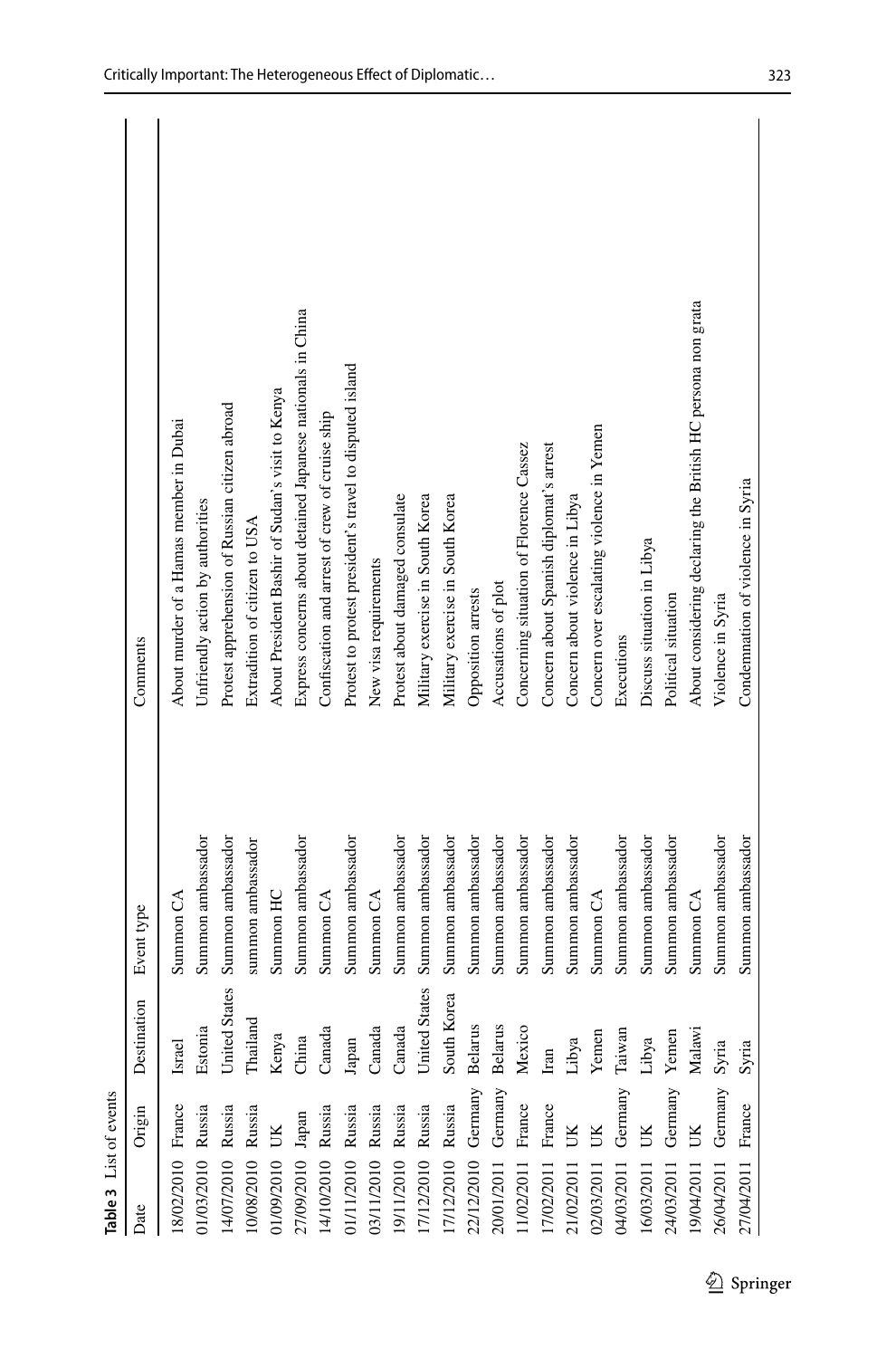| Date             | Origin             | $\overline{5}$<br>Destinat | Event type                                                                         | Comments                                                                                                |
|------------------|--------------------|----------------------------|------------------------------------------------------------------------------------|---------------------------------------------------------------------------------------------------------|
| 27/04/2011       |                    | Syria                      | Summon ambassador                                                                  | Stop violence                                                                                           |
| 28/04/2011       |                    | Malawi                     | Expulsion of HC                                                                    | After expulsion of British HC                                                                           |
| 01/05/2011       | UК                 | Libya                      | Expulsion of ambassador                                                            | Following attack on British residence in Tripoli                                                        |
| 13/05/2011       | UK                 | Syria                      | Summon ambassador                                                                  | Concern about the ongoing situation in Syria                                                            |
| 25/05/2011       | Japan              | orea<br>South K            | Summon ambassador                                                                  | Protest against members of parliament on disputed islands                                               |
| 31/05/2011       | Germany            | Syria                      | Summon ambassador                                                                  | Torture of children and teenagers                                                                       |
| 02/06/2011       | Russia             | Pakistan                   | Summon ambassador                                                                  | Demand investigation into deaths of four citizens                                                       |
| 04/06/2011       | Germany            | Yemen                      | Closure of German embassy                                                          | Due to dangerous internal conflict                                                                      |
| 28/06/2011 UK    |                    | Syria                      | Summon ambassador                                                                  | Over allegations of Syrian Embassy intimidation                                                         |
| 06/07/2011       | Russia             | Sweden                     | Summon <sub>CA</sub>                                                               | Protest court ruling                                                                                    |
| 10/07/2011       | France             | Syria                      |                                                                                    | Recall its ambassador for consultations Protest against demonstrations in front of the French embassies |
|                  | 12/07/2011 Germany | Syria                      | Summon ambassador                                                                  | Violence and attacks on embassies                                                                       |
| 13/07/2011       | UK                 | Syria                      | Summon ambassador                                                                  | Ensure Syrian ambassador protects diplomatic mission                                                    |
| 27/07/2011       | France             | Burundi                    | Summon ambassador                                                                  | Patrice Faye sentence                                                                                   |
| 27/07/2011       | UK                 | Libya                      | Expulsion of all diplomatic staff                                                  | Condemnation of Qadhafi's regime                                                                        |
| 11/08/2011       | France             | Ukraine                    | Summon ambassador                                                                  | About the Timochenko case                                                                               |
| 25/08/2011 Japan |                    | China                      | Summon ambassador                                                                  | Protest against Chinese boat in territorial waters                                                      |
| 29/09/2011       | Germany            | $_{\rm Iran}$              | Summon ambassador                                                                  | Protest death penalty sentence against pastor                                                           |
| 13/10/2011       | UK                 | Syria                      | Summon ambassador                                                                  | Concern about reports suggesting harassment and intimidation of Syrian diplomats in UK                  |
| 14/11/2011       | France             | Syria                      | Summon ambassador                                                                  | Concerning assaults in diplomatic entities in Syria                                                     |
| 15/11/2011       | France             | Syria                      | Recall its ambassador for consultations Concerns about situation in Syria          |                                                                                                         |
|                  | 16/11/2011 France  | Israel                     | Summon ambassador                                                                  | About the raid in Gaza                                                                                  |
| 29/11/2011       | UK                 | Iran                       | Summon <sub>CA</sub>                                                               | Storming of British Embassy in Teheran                                                                  |
| 30/11/2011       | France             | Iran                       | Recall its ambassador for consultations Concerns about assaults in British Embassy |                                                                                                         |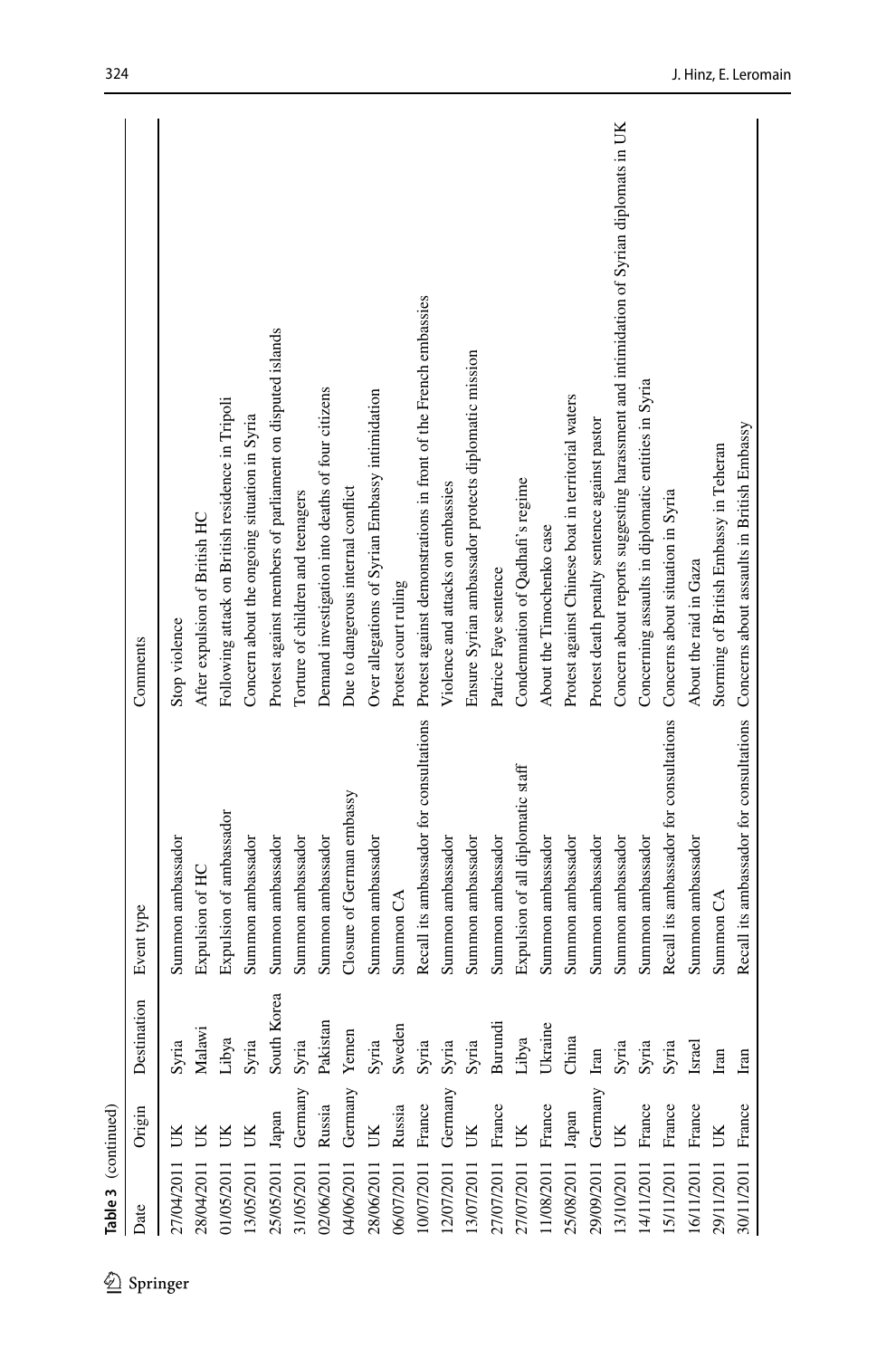| Table 3 (continued) |         |                |                                         |                                                                                                                |
|---------------------|---------|----------------|-----------------------------------------|----------------------------------------------------------------------------------------------------------------|
| Date                | Origin  | Destination    | Event type                              | Comments                                                                                                       |
| 30/11/2011 UK       |         | Iran           | Expulsion of all diplomatic staff       | In response to the assault on the British Embassy in Teheran ("closing of Iranian embassy<br>in London by UK") |
| 30/11/2011          | UK      | $_{\rm Iran}$  | Closure of British Ambassy (Teheran)    | In response to the assault on the British Embassy in Teheran                                                   |
| 16/12/2011          | UK      | Uruguay        | Summon ambassador                       | Response to 25th Dec Mercosur statement about Falkland Islands                                                 |
| 06/02/2012          | UK      | Syria          | Summon ambassador                       | Siege in Homs; condemnation of atrocities                                                                      |
| 07/02/2012          | France  | Syria          | Recall its ambassador for consultations | Concerns about situation in Syria                                                                              |
| 07/02/2012 Germany  |         | Syria          | Summon ambassador                       | Spying on opposition in Germany                                                                                |
| 09/02/2012 Germany  |         | Syria          | Expulsion of diplomats                  | Four embassy staffers expelled                                                                                 |
| 20/02/2012 France   |         | Rwanda         |                                         | Recall its ambassador for consultations Kigali refuses to accept Helene Le Cal as new French ambassador        |
| 22/02/2012          | UK      | Syria          | Summon ambassador                       | Stop violence in Homs                                                                                          |
| 28/02/2012          | France  | <b>Belarus</b> | Summon ambassador                       | Protest against Belarus decision to expel Polish and UE ambassadors                                            |
| 29/02/2012          | UК      | <b>Belarus</b> | Recall its ambassador for consultations | Belarus decision to recall their ambassadors to Poland and the EU in response to EU<br>sanctions               |
| 29/02/2012          | UK      | <b>Belarus</b> | Summon ambassador                       | Belarus' decision to recall their ambassadors to Poland and the EU in response to EU<br>sanctions              |
| 29/02/2012          | UK      | Argentina      | Summon <sub>CA</sub>                    | Response to Argentina's threat to trade                                                                        |
| 01/03/2012 UK       |         | Syria          | Withdrawal diplomatic staff             | All diplomatic staff                                                                                           |
| 03/03/2012          | Germany | Iran           | Summon ambassador                       | Call for release of pastor                                                                                     |
| 21/03/2012          | Japan   | Syria          | Closure of Japanese embassy             | Deteriorating security situation                                                                               |
| 06/04/2012 France   |         | Hungary        | Summon ambassador                       | Concerns about situation of foreign investors in Hungary                                                       |
| 13/04/2012          | UK      | North Korea    | Summon ambassador                       | Concerns about satellite launch                                                                                |
| 28/05/2012          | UК      | Syria          | Summon <sub>CA</sub>                    | UK's condemnation of the appalling massacre which took place in al-Houleh                                      |
| 29/05/2012          | UK      | Syria          | Expulsion CA and diplomates             | Response to killing in el-Houleh                                                                               |
| 29/05/2012 Germany  |         | Syria          | Expulsion of diplomats                  | Ambassador expelled                                                                                            |
| 03/07/2012 Japan    |         | Russia         | Summon ambassador                       | Protest against visit of Russian prime minister to disputed island                                             |
|                     |         |                |                                         |                                                                                                                |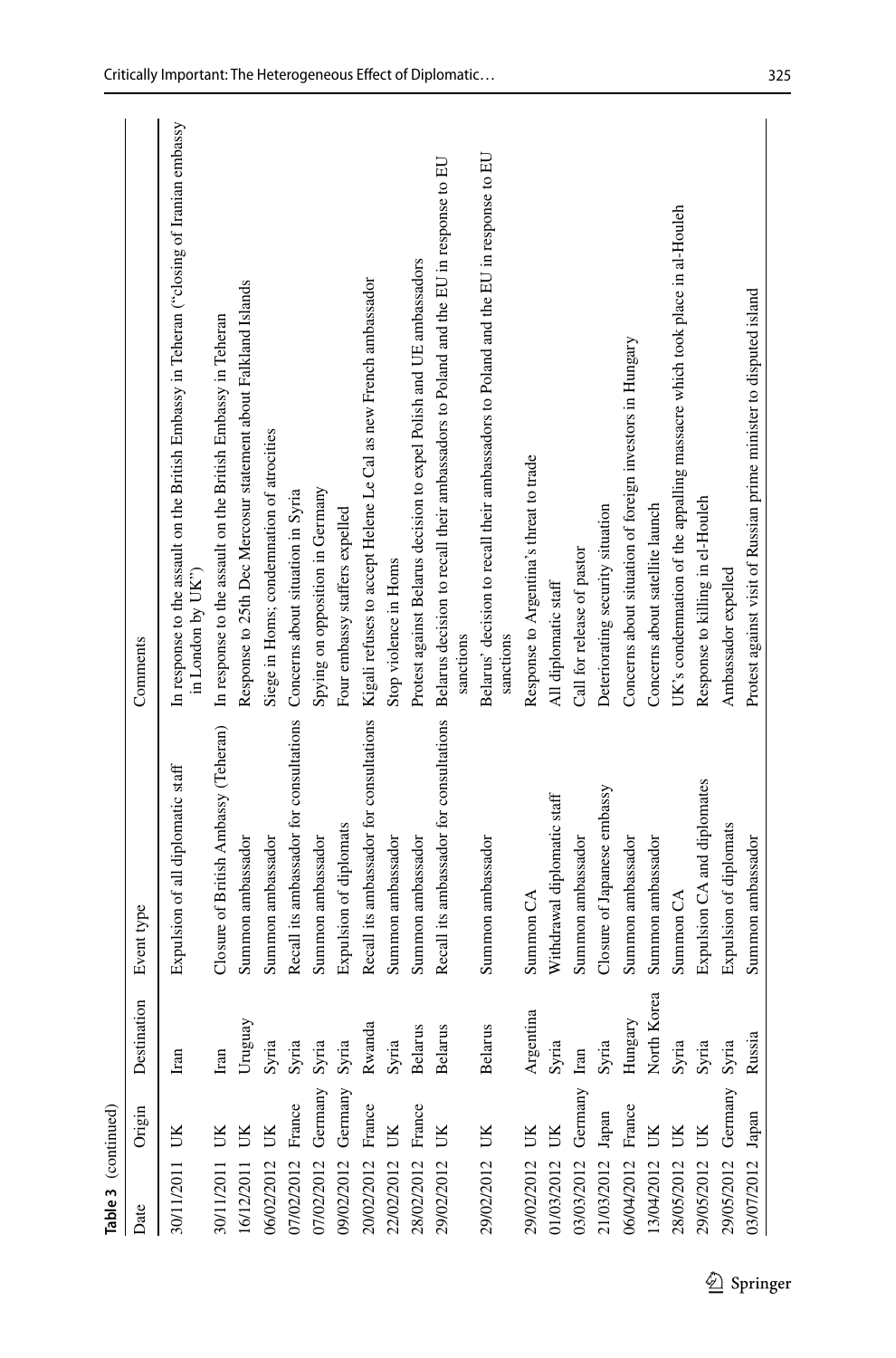| 丝        | Table 3 (continued) |         |                                |                           |                                                                                |
|----------|---------------------|---------|--------------------------------|---------------------------|--------------------------------------------------------------------------------|
| Springer | Date                | Origin  | Destination                    | Event type                | Comments                                                                       |
|          | 1/07/2012 Japan     |         | China                          | Summon ambassador         | Protest against entry of patrol ships into disputed territorial waters         |
|          | 12/07/2012 Japan    |         | China                          | Summon ambassador         | Protest against entry of patrol ships into disputed territorial waters (again) |
|          | 12/08/2012 Japan    |         | Russia                         | Summon ambassador         | Express concerns about situation in Georgia                                    |
|          | 14/08/2012          | Germany | <b>Belarus</b>                 | Summon ambassador         | Protest closing of Swedish embassy                                             |
|          | 15/08/2012          | Japan   | China                          | summon ambassador         | protest against landing of activist ships on disputed islands                  |
|          | 20/09/2012 Germany  |         | <b>Belarus</b>                 | Summon ambassador         | Protest visa rejecting of election observers                                   |
|          | 03/10/2012          | Russia  | Libya                          | Summon <sub>CA</sub>      | Attack on embassy in Tripolis                                                  |
|          | 30/10/2012          | UК      | Burma                          | Summon <sub>CA</sub>      | Concern about the violence in Rakhine State                                    |
|          | 15/11/2012          | UK      | Spain                          | Summon ambassador         | Concerns regarding incursions into British Gibraltar territorial waters        |
|          | 03/12/2012          | France  | Israel                         | Summon ambassador         | Concerns about settlement in colonies                                          |
|          | 03/12/2012 UK       |         | Israel                         | Summon ambassador         | Concern about settlement policy                                                |
|          | 03/12/2012          |         | Germany North Korea            | Summon ambassador         | Protest missile test                                                           |
|          | 12/12/2012          | UK      | North Korea                    | Summon ambassador         | Condemnation satellite launch                                                  |
|          | 12/12/2012          | Russia  | Nigeria                        | Summon ambassador         | Ship crew detained                                                             |
|          |                     |         | 12/12/2012 Germany North Korea | Summon ambassador         | Protest rocket launch                                                          |
|          | 13/12/2012 Japan    |         | China                          | Summon ambassador         | Protest against entry of aircraft and ships into disputed territory            |
|          | 08/02/2013 Japan    |         | China                          | Summon ambassador         | protest against entry of Chinese ship into territorial waters                  |
|          | 13/02/2013 France   |         | Iraq                           | Call for minister meeting | Situation of Nadir Dendoune                                                    |
|          | 01/03/2013 Germany  |         | China                          | Summon ambassador         | Protest attack on German journalist                                            |
|          |                     |         | 05/04/2013 Germany North Korea | Summon ambassador         | Concern about tensions on Korean peninsula                                     |
|          | 13/05/2013 Russia   |         | United States                  | Summon ambassador         | Unclear                                                                        |
|          | 01/07/2013          | Germany | <b>United States</b>           | Summon ambassador         | Spying on Germany                                                              |
|          | 11/07/2013 Russia   |         | Montenegro                     | Summon ambassador         | Situation of citizen                                                           |
|          | 02/08/2013          | UK      | Spain                          | Summon ambassador         | Delays at the Gibraltar border                                                 |
|          |                     |         |                                |                           |                                                                                |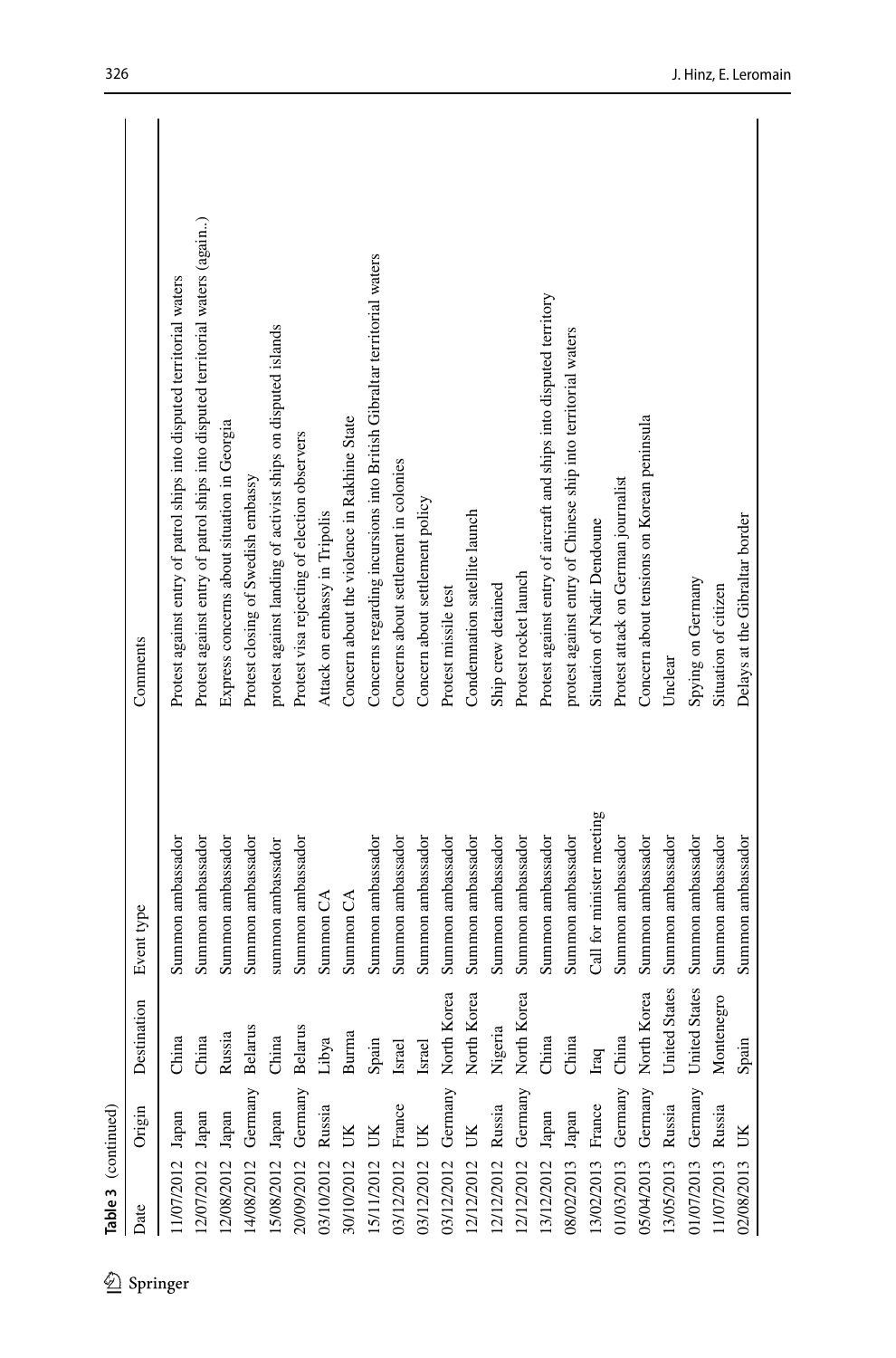| <b>Table 3</b> (continued) |                 |                          |                             |                                                                    |
|----------------------------|-----------------|--------------------------|-----------------------------|--------------------------------------------------------------------|
| Date                       | Origin          | Destination              | Event type                  | Comments                                                           |
| 20/08/2013 Japan           |                 | Egypt                    | Summon ambassador           | Call for peaceful solution to domestic conflict                    |
| 9/09/2013 Russia           |                 | Netherlands              | Summon ambassador           | Flying flag close to Russian shore                                 |
| 3/10/2013 Russia           |                 | Libya                    | Withdrawal diplomatic staff | Following attack on Russian embassy                                |
| 8/10/2013 Russia           |                 | Netherlands              | Summon ambassador           | Protest about Russian diplomat attacked                            |
| 6/10/2013 Russia           |                 | ica<br>Costa Ri          | Summon ambassador           | Extradition of citizen to USA                                      |
| 1/10/2013                  | France          | $\overline{c}$           | Summon ambassador           | Spying on France                                                   |
| 2/11/2013                  | Russia          | Poland                   | Summon ambassador           | Protest about violence around embassy                              |
| 9/11/2013                  | UK              | $S$ pain                 | Summon ambassador           | Serious incursion into British Gibraltar territorial waters        |
| 3/11/2013                  | $_{\rm{Japan}}$ | China                    | Summon <sub>CA</sub>        | Protest against Chinese declaration of territorial extent          |
| 25/11/2013                 | ${\it Japan}$   | China                    | Summon ambassador           | Protest against Chinese declaration of territorial extent          |
| 24/01/2014 France          |                 | Ukraine                  | Summon ambassador           | Concerns about violence in Ukraine                                 |
| 24/01/2014 Germany Ukraine |                 |                          | Summon ambassador           | Concerns about violence in Ukraine                                 |
| 20/02/2014                 | UК              | Ukraine                  | Summon ambassador           | Over violence in Ukraine                                           |
| 24/02/2014 France          |                 | Morocco                  | Summon ambassador           | Discuss situation of M.Hammouchi                                   |
| 25/02/2014 France          |                 | Morocco                  | Ministers meeting           | Discuss about diplomatic incident with French ambassador in DC     |
| 1/03/2014                  | UK              | Russia                   | Summon ambassador           | Concerns about situation in Ukraine                                |
| 02/04/2014                 | UK              | Spain                    | Summon ambassador           | Concern at the incursion into British Gibraltar territorial waters |
| 3/04/2014                  | Russia          | ⋋<br>German <sup>®</sup> | Summon ambassador           | Statement of German Minister of Finance                            |
| 07/04/2014                 | UK              | Burma                    | Summon ambassador           | Call for urgent restoration of humanitarian access                 |
| 07/04/2014 Germany         |                 | North Korea              | Summon ambassador           | Concern about nuclear test                                         |
| 29/04/2014 Germany         |                 | Egypt                    | Summon ambassador           | Urgent appeal against death sentences                              |
| 9/05/2014                  | UK              | Sudan                    | Summon <sub>CA</sub>        | Concern at the decision to sentence MYII to death for apostasy     |
| 26/05/2014 Japan           |                 | China                    | Summon ambassador           | Protest against entry of military aircraft into territory          |
|                            |                 |                          |                             |                                                                    |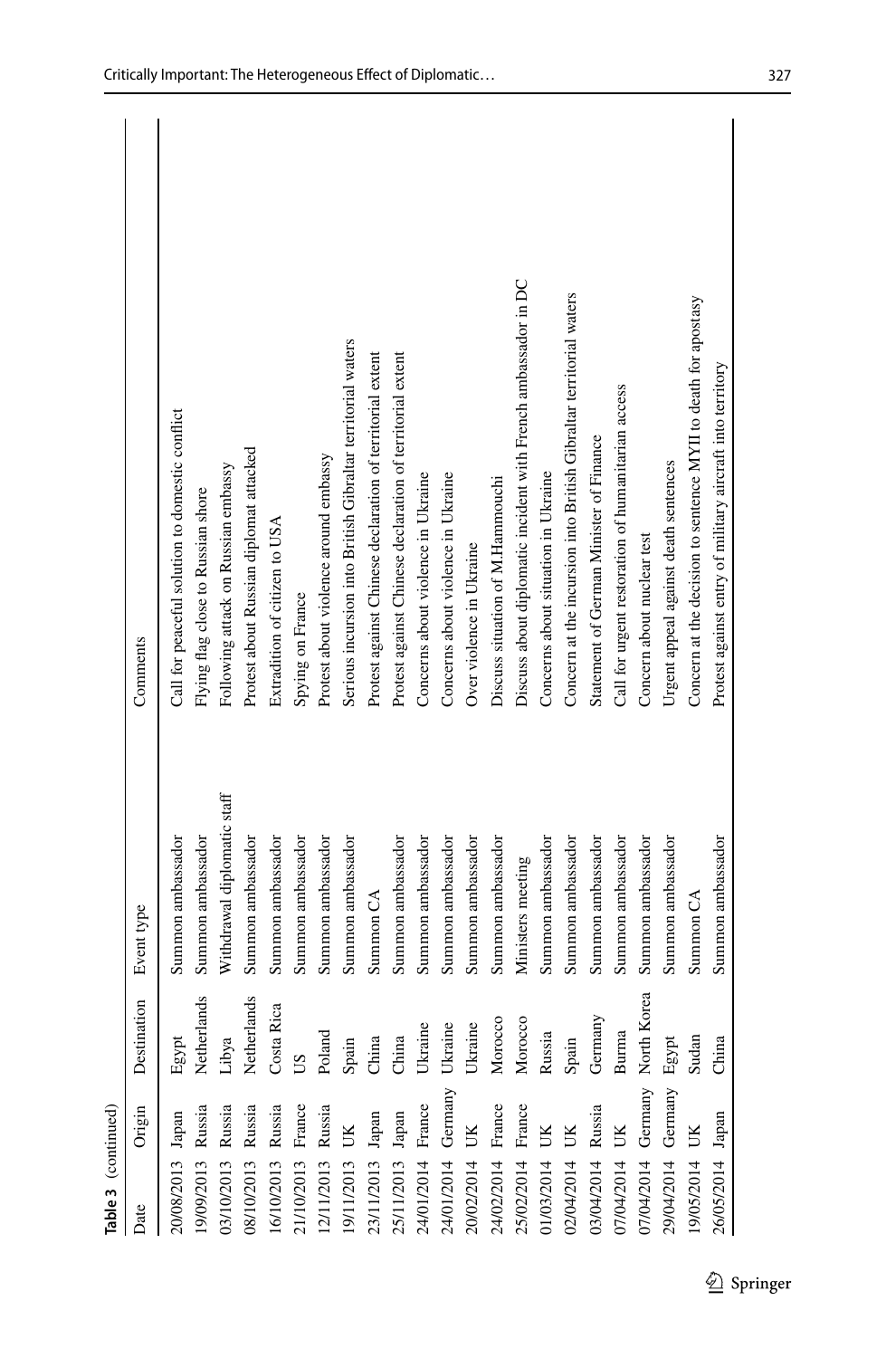| Date             | Origin | Destination Event type |                      | Comments                                                                                                       |
|------------------|--------|------------------------|----------------------|----------------------------------------------------------------------------------------------------------------|
| 1/06/2014 Japan  |        | China                  | Summon ambassador    | Protests against two Chinese military jets which flew abnormally close to two of Japan's<br>self-defence force |
| 12/06/2014 Japan |        | China                  | Summon ambassador    | Protest against entry of military aircraft into territory (again)                                              |
| 23/06/2014 UK    |        | Egypt                  | Summon ambassador    | Concerning verdicts against Egyptian and international journalists                                             |
| 13/07/2014       | Russia | Ukraine                | Summon <sub>CA</sub> | Protest killing of citizen by shelling                                                                         |
| 7/07/2014 UK     |        | Spain<br>Russia        | Summon ambassador    | Concern at the activity of a Spanish navy vessel in Gibraltar the day before                                   |
| 19/07/2014       | UK.    |                        | Summon ambassador    | Urged Russian Authorities to secure access to flight MH17 crash site                                           |
| 102/8/074        |        | Ethiopia               | Summon <sub>CA</sub> | Concern about arrest of a Briton                                                                               |
| 15/08/2014       |        | Russia                 | Summon ambassador    | Account for reports overnight of Russian military vehicles crossing the border into<br>Ukraine                 |
| 13/10/2014 UK    |        | Thailar                | Summon <sub>CA</sub> | Concern about the investigation into murders of HW and DM                                                      |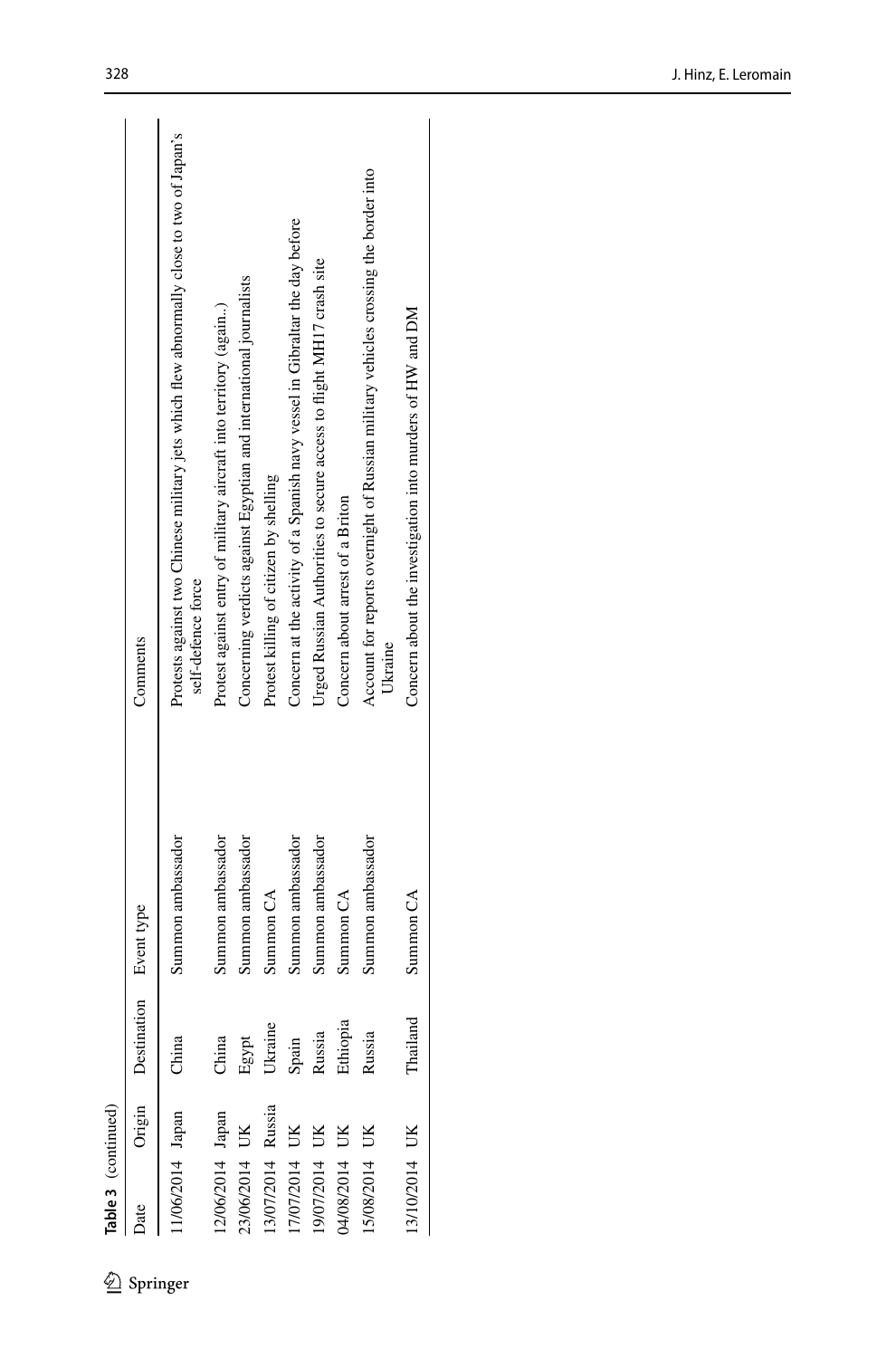#### 

## <span id="page-20-1"></span>**Appendix B: Imported Input Use with Detailed Input Output Data**

See Table [4.](#page-20-0)

<span id="page-20-0"></span>

|      | Table 4 Top 20 US industries by imported input use with BEA (top) and WIOD data (bottom) per \$1000 |
|------|-----------------------------------------------------------------------------------------------------|
| GDP) |                                                                                                     |

|    | <b>BEA</b> industry                                                                 | Imported input use |
|----|-------------------------------------------------------------------------------------|--------------------|
| 1  | Oil and gas extraction                                                              | 13.12              |
| 2  | Petroleum refineries                                                                | 4.14               |
| 3  | Insurance carriers                                                                  | 3.31               |
| 4  | Iron and steel mills and ferroalloy manufacturing                                   | 1.73               |
| 5  | Other motor vehicle parts manufacturing                                             | 1.62               |
| 6  | Computer terminals and other computer peripheral equipment manufacturing            | 1.36               |
| 7  | Pharmaceutical preparation manufacturing                                            | 1.26               |
| 8  | Management consulting services                                                      | 1.21               |
| 9  | Other basic organic chemical manufacturing                                          | 1.19               |
| 10 | Motor vehicle gasoline engine and engine parts manufacturing                        | 1.17               |
| 11 | Semiconductor and related device manufacturing                                      | 0.84               |
| 12 | Other electronic component manufacturing                                            | 0.81               |
| 13 | Motor vehicle transmission and power train parts manufacturing                      | 0.81               |
| 14 | Other plastics product manufacturing                                                | 0.72               |
| 15 | Fishing, hunting and trapping                                                       | 0.70               |
| 16 | Telephone apparatus manufacturing                                                   | 0.69               |
| 17 | Plastics material and resin manufacturing                                           | 0.67               |
| 18 | Primary smelting and refining of nonferrous metal (except copper and alu-<br>minum) | 0.66               |
| 19 | Other engine equipment manufacturing                                                | 0.64               |
| 20 | Broadcast and wireless communications equipment                                     | 0.63               |
|    | WIOD industry                                                                       | Imported input use |
| 1  | Coke, Refined Petroleum and Nuclear Fuel                                            | 115.50             |
| 2  | Public Admin and Defence; Compulsory Social Security                                | 55.49              |
| 3  | <b>Transport Equipment</b>                                                          | 50.20              |
| 4  | Renting of M&Eq and Other Business Activities                                       | 34.62              |
| 5  | Financial Intermediation                                                            | 34.11              |
| 6  | <b>Chemicals and Chemical Products</b>                                              | 33.40              |
| 7  | Construction                                                                        | 28.59              |
| 8  | Basic Metals and Fabricated Metal                                                   | 28.00              |
| 9  | Food, Beverages and Tobacco                                                         | 25.33              |
| 10 | <b>Electrical and Optical Equipment</b>                                             | 22.66              |
| 11 | Health and Social Work                                                              | 22.26              |
| 12 | Mining and Quarrying                                                                | 19.20              |
| 13 | Machinery, Nec                                                                      | 17.69              |
| 14 | Electricity, Gas and Water Supply                                                   | 16.03              |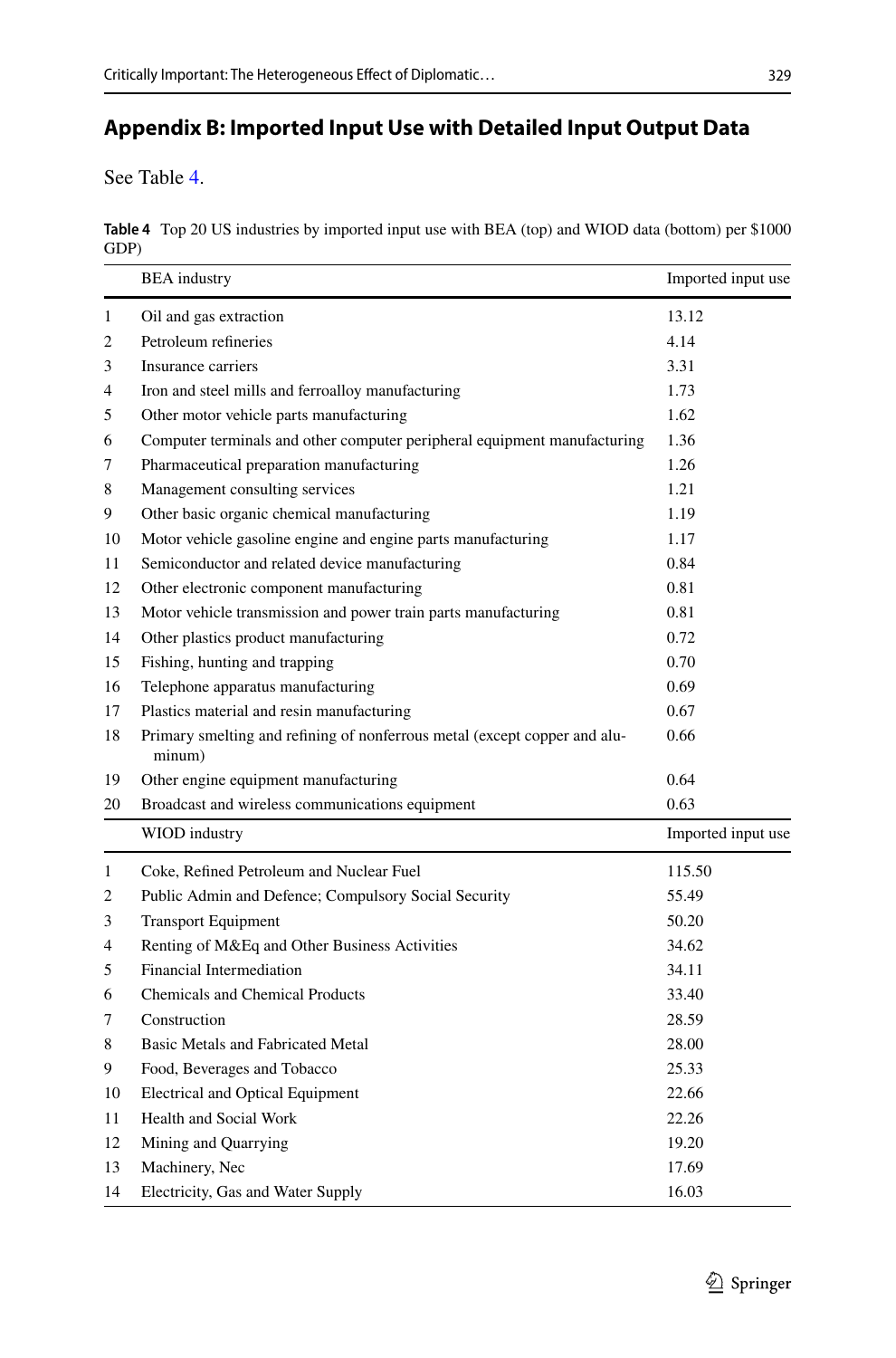| <b>Table 4</b> (continued) |  |
|----------------------------|--|
|----------------------------|--|

|    | WIOD industry                                                                              | Imported input use |
|----|--------------------------------------------------------------------------------------------|--------------------|
| 15 | Wholesale Trade and Commission Trade, Except of Motor Vehicles and<br>Motorcycles          | 15.57              |
| 16 | Retail Trade, Except of Motor Vehicles and Motorcycles; Repair of Household 14.64<br>Goods |                    |
| 17 | Pulp, Paper, Paper, Printing and Publishing                                                | 14.52              |
| 18 | Other Community, Social and Personal Services                                              | 13.52              |
| 19 | <b>Hotels and Restaurants</b>                                                              | 13.27              |
| 20 | <b>Real Estate Activities</b>                                                              | 11.81              |

## **References**

- <span id="page-21-14"></span>Amiti, M., Redding, S. J., & Weinstein, D. E. (2019). The impact of the 2018 tarifs on prices and welfare. *Journal of Economic Perspectives*, *33*(4), 187–210.
- <span id="page-21-10"></span>Born, B., Müller, G. J., Schularick, M., & Sedláčk, P. (2019). The costs of economic nationalism: Evidence from the Brexit experiment. *The Economic Journal*, *129*(623), 2722–2744.
- <span id="page-21-8"></span>Breinlich, H., Leromain, E., Novy, D., Sampson, T., & Usman, A. (2018). The economic efects of Brexit: Evidence from the stock market. *Fiscal Studies*, *39*(4), 581–623.
- <span id="page-21-11"></span>Crowley, M., Exton, O., & Han L.(2018). *Renegotiation of trade agreements and frm exporting decisions: Evidence from the impact of Brexit on UK exports*. Technical report, University of Cambridge.
- <span id="page-21-12"></span>Crozet, M., & Hinz, J. (2020). Friendly fre: The trade impact of the Russia sanctions and counter-sanctions. *Economic Policy* (forthcoming).

<span id="page-21-6"></span>Cucu, F., & Panon, L. (2020). *Asylum policies, international tensions and trade fows: Evidence from the EU*. Technical report, Sciences Po Paris.

- <span id="page-21-9"></span>Davies, R. B., & Studnicka, Z. (2018). The heterogeneous impact of Brexit: Early indications from the FTSE. *European Economic Review*, *110*, 1–17.
- <span id="page-21-13"></span>Fajgelbaum, P. D., Goldberg, P. K., Kennedy, P. J., & Khandelwal, A. K. (2019). The return to protectionism. *The Quarterly Journal of Economics*, *135*(1), 1–55.
- <span id="page-21-16"></span>Felbermayr, G., Jung, B., & Larch, M. (2013). Optimal tarifs, retaliation, and the welfare loss from tarif wars in the Melitz model. *Journal of International Economics*, *89*(1), 13–25.
- <span id="page-21-2"></span>Fuchs, A., & Klann, N.-H. (2013). Paying a visit: The Dalai Lama effect on international trade. *Journal of International Economics*, *91*(1), 164–177.

<span id="page-21-4"></span>Heilmann, K. (2016). Does political confict hurt trade? Evidence from consumer boycotts. *Journal of International Economics*, *99*, 179–191.

- <span id="page-21-3"></span>Lin, F., Hu, C., & Fuchs, A. (2019). How do frms respond to political tensions? The heterogeneity of the Dalai Lama efect on trade. *China Economic Review*, *54*, 73–93.
- <span id="page-21-7"></span>Michaels, G., & Zhi, X. (2010). Freedom fries. *American Economic Journal: Applied Economics*, *2*(3), 256–81.
- <span id="page-21-5"></span>Mityakov, S., Tang, H., & Tsui, K. K. (2013). International politics and import diversifcation. *Journal of Law and Economics*, *56*(4), 1091–1121.
- <span id="page-21-1"></span>Nitsch, V. (2007). State visits and international trade. *The World Economy*, *30*(12), 1797–1816.
- <span id="page-21-15"></span>Ossa, R. (2014). Trade wars and trade talks with data. *American Economic Review*, *104*(12), 4104–46.
- <span id="page-21-17"></span>Romalis, J., Caliendo, L., Feenstra, R. C., & Taylor A. M. (2019). *A second-best argument to promote manufacturing with trade subsidies on intermediate inputs*. Technical report, University of Sydney.
- <span id="page-21-0"></span>Rose, A. K. (2007). The foreign service and foreign trade: Embassies as export promotion. *The World Economy*, *30*(1), 22–38.
- <span id="page-21-18"></span>Timmer, M. P., Dietzenbacher, E., Los, B., Stehrer, R., & Vries, G. J. (2015). An illustrated user guide to the World input–output database: The case of global automotive production. *Review of International Economics*, *23*(3), 575–605.